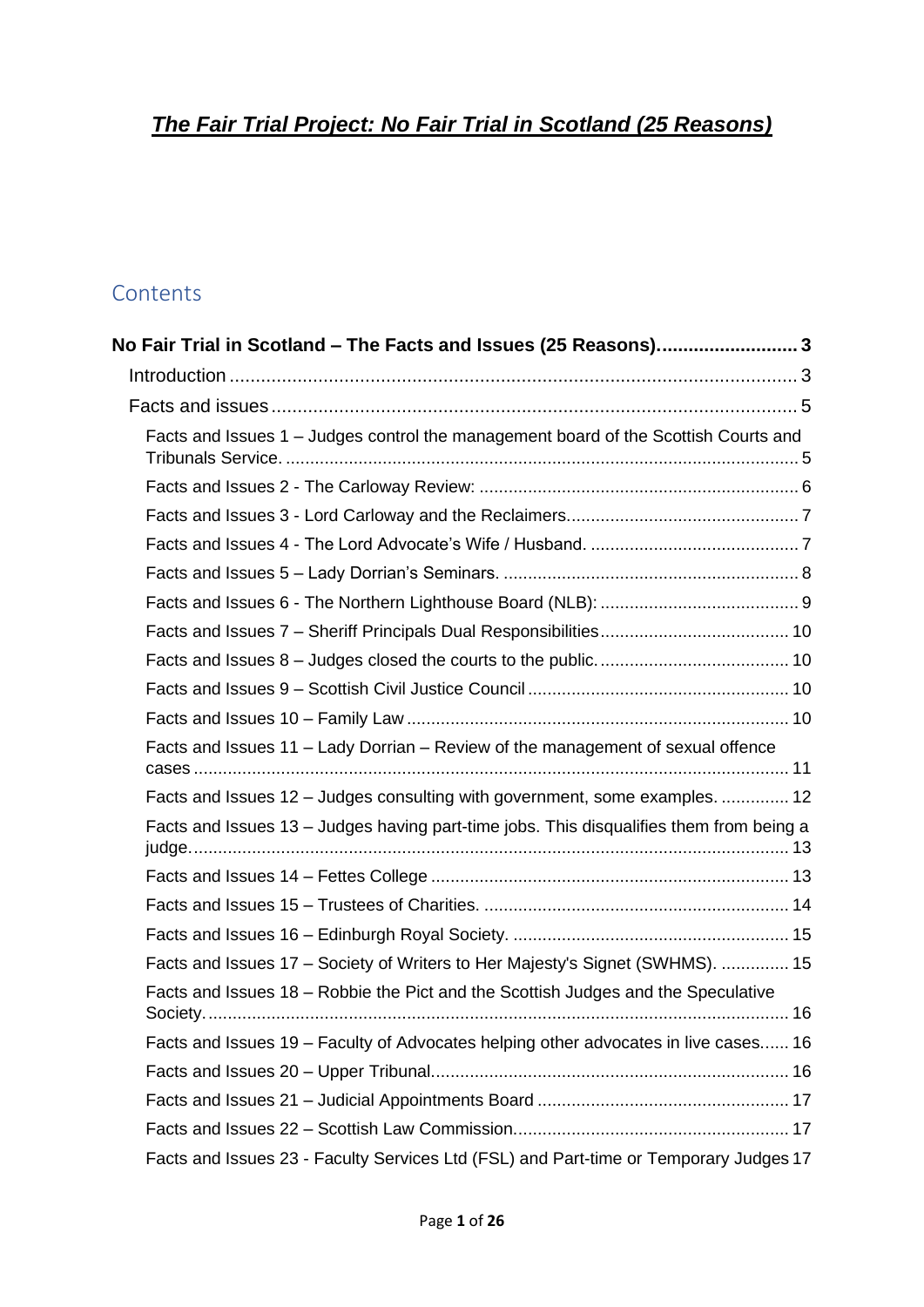| Appendix A – Sheriff's Association Response to Family Law Consultation 21 |  |
|---------------------------------------------------------------------------|--|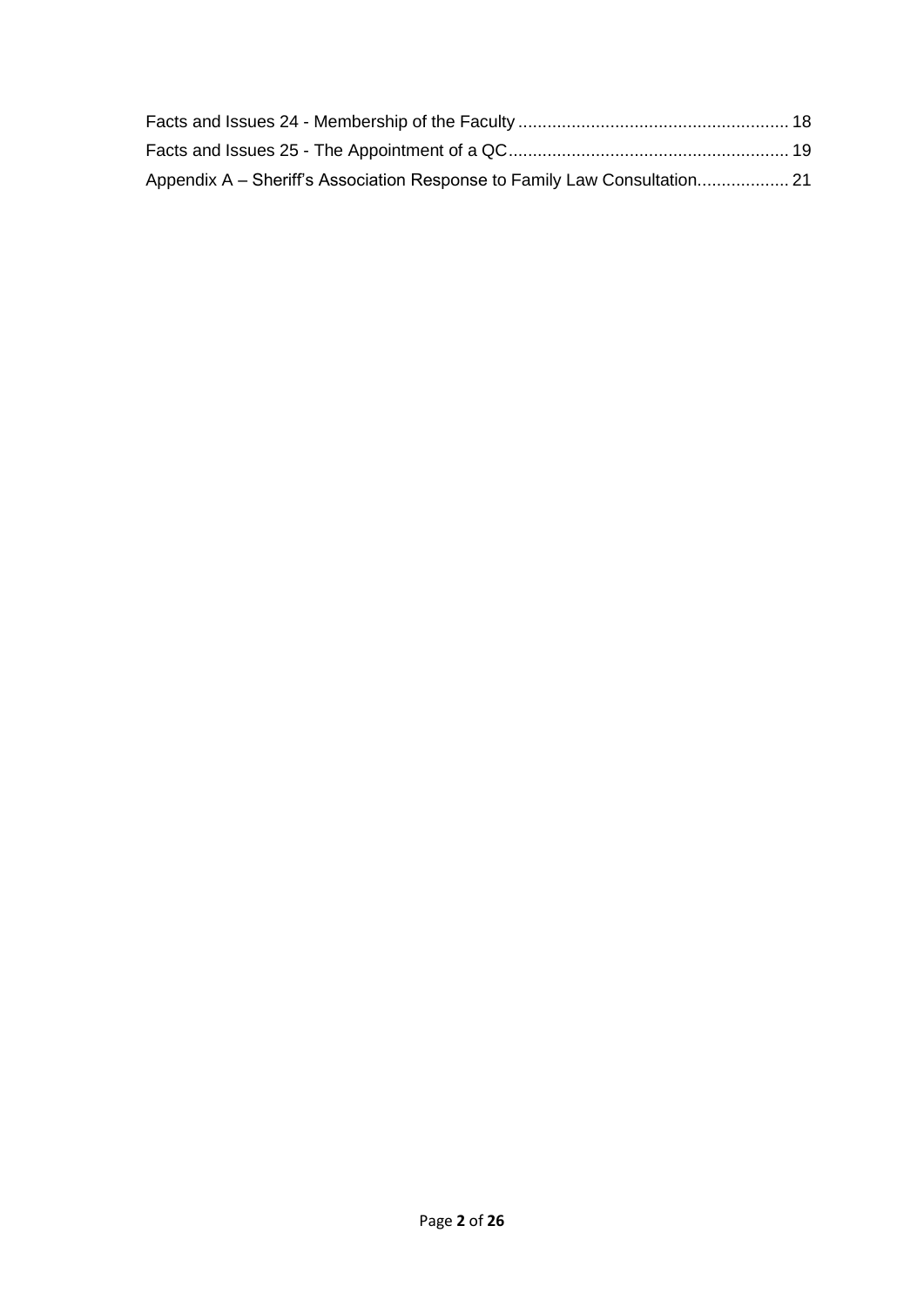# *No Fair Trial in Scotland – The Facts and Issues (25 Reasons).*

<span id="page-2-0"></span>*V1.0 - V1.0 of this document has been published on<https://fairtrialproject.org/library/> as a first draft because of the importance of putting the contents into the public domain. There will be frequent updates.*

*V1.1 – 5 th Jan 2022 – Reordered 25 Facts and Issues to start with SCTS Issue.*

## <span id="page-2-1"></span>*Introduction*

- 1. This paper will briefly set out several facts and issues that call into question the independence and impartiality of Scotland's judges. Note that all these facts and issues are easily verifiable.
- 2. Before listing the facts and issues, the paper will first give a quick summary on the requirement for judges to be independent and impartial.

#### *Summary – the requirement of independence and impartiality*

- 3. Lord Bingham, in a Scottish appeal to the House of Lords, explained that judges must be independent and impartial, he said: 'The rule of law requires that judicial tribunals established to resolve issues arising between citizen and citizen, or between the citizen and the state, should be independent and impartial. This means that such tribunals should be in a position to decide such issues on their legal and factual merits as they appear to the tribunal, uninfluenced by any interest, association or pressure extraneous to the case.' 1
- 4. Judges must be independent from the legislature (the Scottish Parliament), the executive (the Scottish Government), other judges and the parties to a case and their representatives. Many of Scotland's judges, in addition to their judicial role, work for and with the Scottish Government. This means they are not independent.

<sup>1</sup> . *Davidson v The Scottish Ministers (No 2)* 2005 1 S.C. (H.L.) 7 at para. 6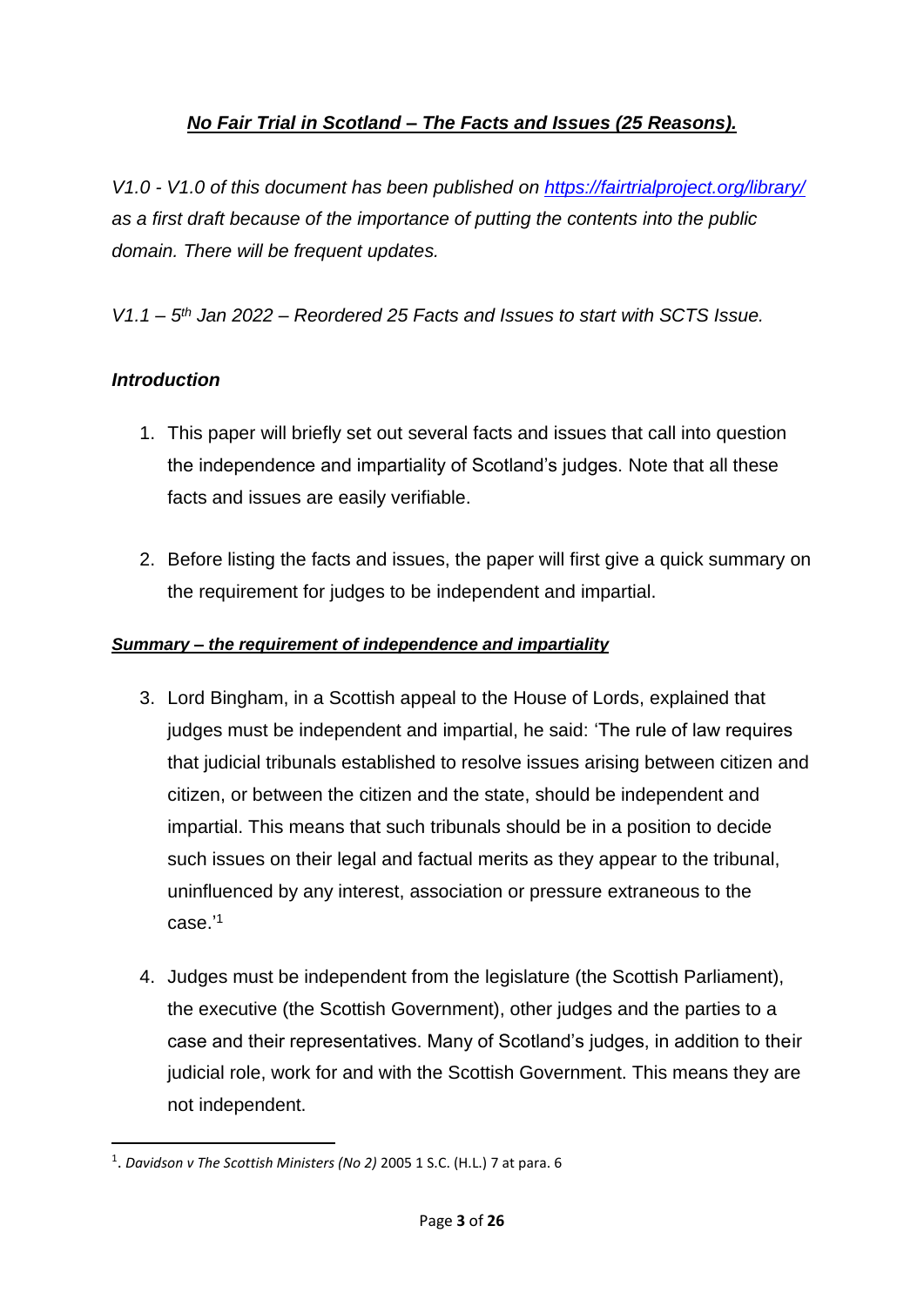- 5. Judges cannot be seen to be impartial when they have financial, personal and business links to the parties to a case or their representatives (the advocates and lawyers appearing in court).
- 6. Any involvement in the passage of legislation may cast doubt on the impartiality of a judge who has to decide a dispute where the legislation is in play.
- 7. The primary danger is subconscious bias. What disqualifies a judge is the existence of a factor, outside of the case, that may influence them subconsciously. The test is very strict. If some factor extraneous to the case exists, such as a personal, financial or business link between a judge and a representative, then the judge is disqualified.
- 8. Judges have a duty to disclose any matter that may affect the fairness of a trial or hearing. Advocates, lawyers and others, such as the court administration, have a similar duty. This duty is to the court and to their clients. A failure to disclose is criminal fraud.
- 9. If the 25 facts and issues listed in this paper show that there has never been an independent and impartial judiciary in Scotland, then some of the consequences are: a) People are being held in jail without a fair trial. All prisoners should be released immediately; and b) Every person involved in any sort of legal matter where the lack of independence and impartiality was not disclosed is entitled to compensation.
- 10.For more information on the requirement of disclosure and independence and impartiality see: [https://fairtrialproject.org/why-the-faculty-of-advocates-is-a](https://fairtrialproject.org/why-the-faculty-of-advocates-is-a-criminal-organisation/)[criminal-organisation/](https://fairtrialproject.org/why-the-faculty-of-advocates-is-a-criminal-organisation/)
- 11.The paper will now list a set of 25 facts and issues that call into question the independence and impartiality of Scotland's judges.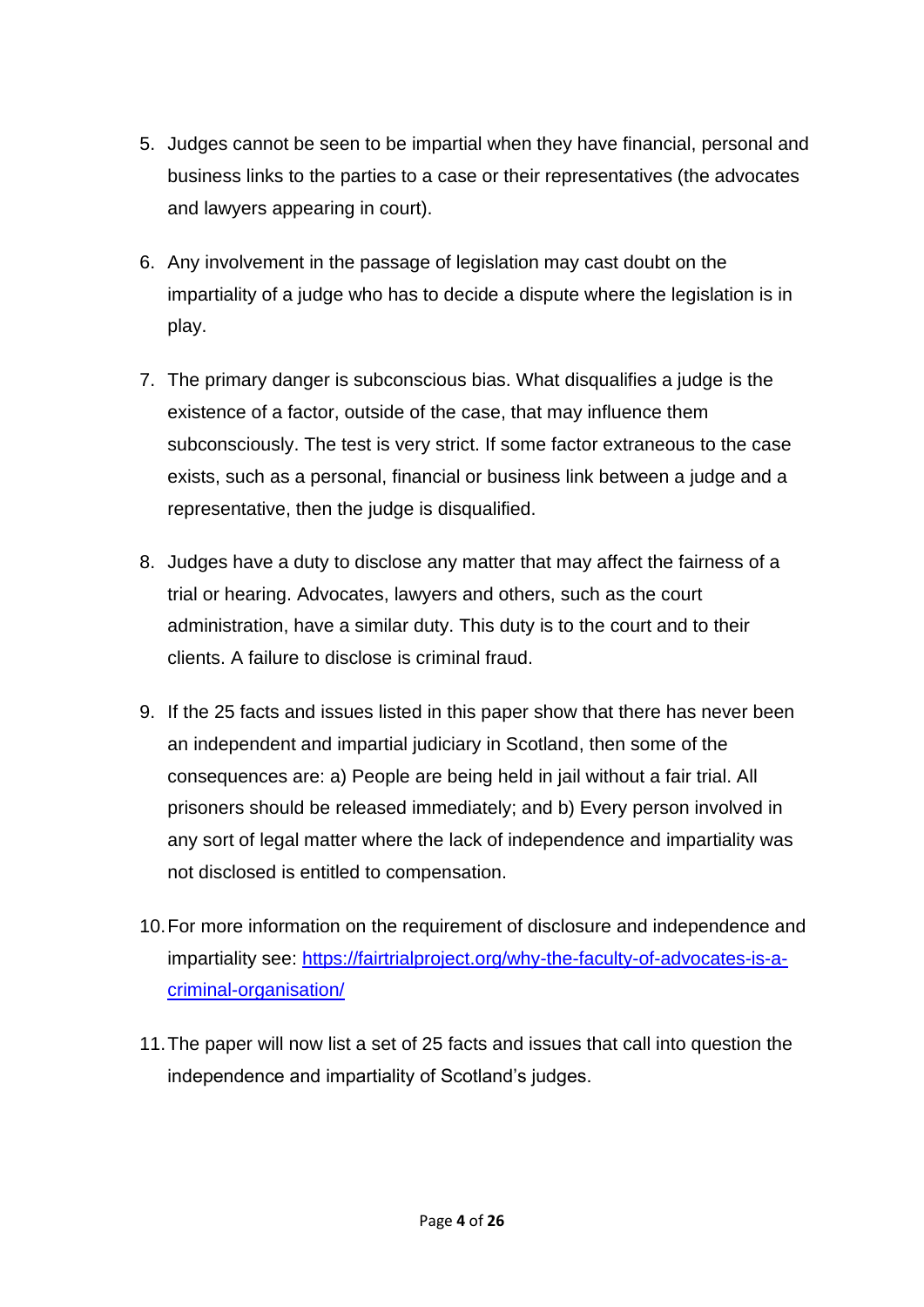### <span id="page-4-0"></span>*Facts and issues*

# <span id="page-4-1"></span>**Facts and Issues 1 – Judges control the management board of the Scottish Courts and Tribunals Service.**

- 1. The chief responsibility of the Scottish Courts and Tribunals Service (SCTS) is to ensure the smooth running of Scotland's courts and tribunals. Scotland's judges control the management board. Judges, when resolving disputes, must be free from bias. Any conflict of interest will make a judge biased, and therefore unable to resolve a dispute fairly. It is obvious that a duty to ensure the smooth running of Scotland's courts and tribunals conflicts with a judge's duty to decide a case or appeal fairly. This conflict of interest has never been disclosed.
- 2. Section 60 and Schedule 3 of the Judiciary and Courts (Scotland) Act 2008 (JCSA 2008). Section 60 sets up the Scottish Courts and Tribunals Service (SCTS) and Schedule 3, amongst other things, gives the SCTS a membership of: The Lord President, the Lord Justice Clerk (the second most senior judge in Scotland), the president of the Scottish Tribunals, a Sheriff Principal, a Sheriff or Summary Sheriff, a Justice of the Peace, a person holding the position of Chamber President in the First-tier Tribunal for Scotland, an advocate, a solicitor, a Chief Executive and three other members.
- 3. This means that judges at all levels, alongside the Scottish Government, run the Scottish Courts and Tribunals. It is easy to see why this creates a conflict of interest: Any appeal happens when a party claims that something has gone wrong in the court below. This can be an error of law or procedure. If a judge on the appeal panel is also a member of the SCTS, then it is easy to see that their duty to decide the appeal fairly is compromised. They will have concerns about the possible disruption caused to the courts below if they send the case back for a retrial or rehearing.
- 4. Judges must be independent of the Legislature and Government. The Legislature (the Scottish Parliament) has legislated to appoint judges to work for the Scottish Government. This means that none of these judges is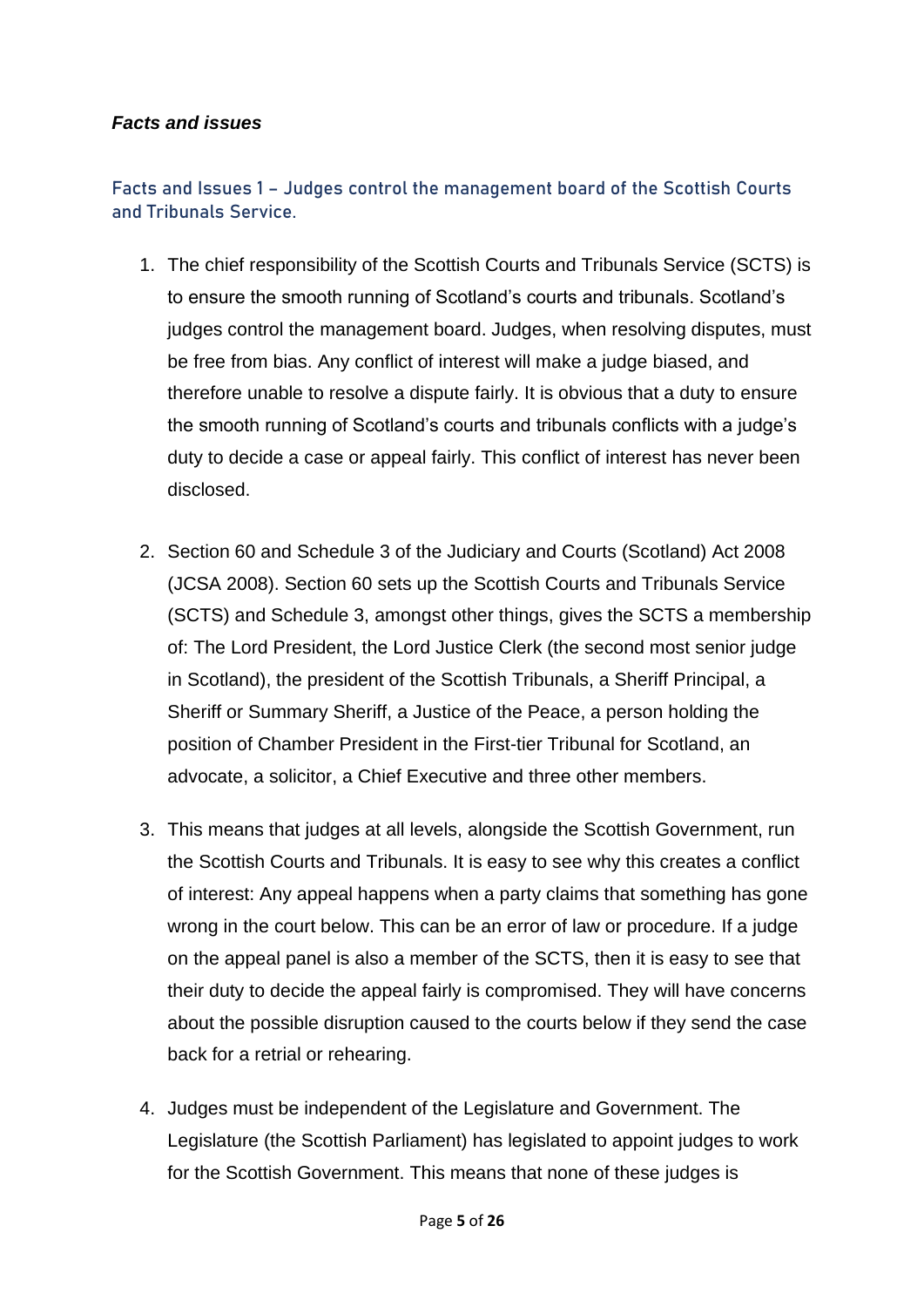independent. Being independent means being free of links and / or control. The Scottish judges are being controlled by the Legislature and work alongside the Government. This is the complete opposite of being independent.

5. See<https://fairtrialproject.org/judges-with-a-conflict-of-interest/> for more information.

#### <span id="page-5-0"></span>**Facts and Issues 2 - The Carloway Review:**

- 6. 'In October 2010, the Cabinet Secretary for Justice, Kenny MacAskill MSP asked the Lord President to nominate a single High Court judge to lead an independent review of key elements of Scottish criminal law and practice…The Lord President's nominee, Lord Carloway, started work on the Review in November.' Lord Carloway organised roadshows and received input from Scottish Government employees and legal professionals, from Scotland and abroad, at all levels.<sup>2</sup>
- 7. It is possible that working for the Scottish Government aids promotion prospects. Lord Carloway, after finishing the Carloway Review, was promoted to the position of Lord Justice Clerk and then to the position of Lord President.
- 8. The Fair Trial's view on this is that Judges have no business working for government and taking the lead, or any role, in advising on legislation. No disclosure of involvement in the Carloway Review by judges and practitioners has ever been made. An example of the problems this causes is that it is certain that prosecutions and appeals have taken place that involve judges and government lawyers who worked together on the Carloway Review and where the prosecution or appeal concerned the legislation that the Review covered and / or was made as a result of it.

<sup>2</sup>

https://www.webarchive.org.uk/wayback/archive/20170105091216/www.gov.scot/About/Review/CarlowayRev iew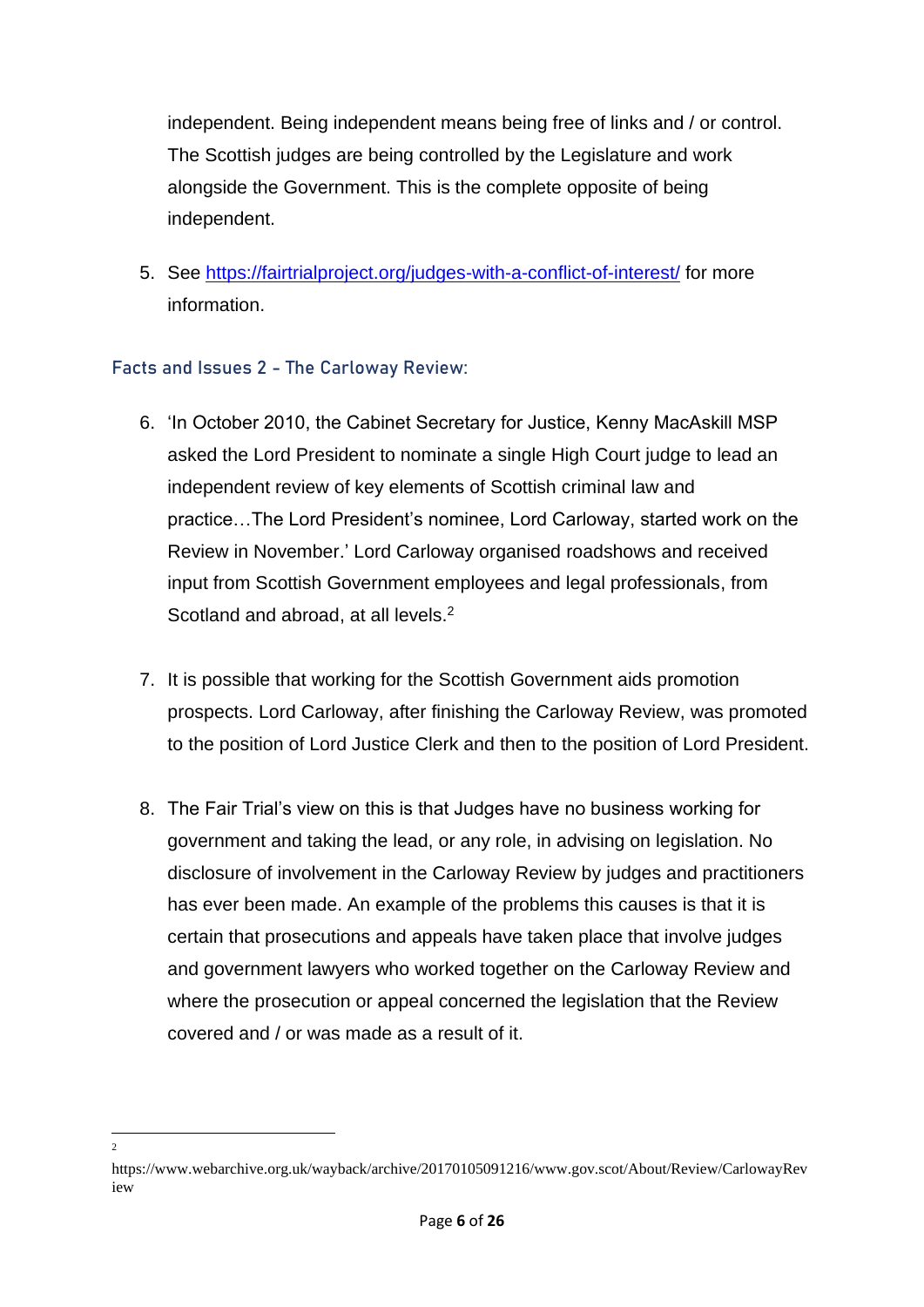9. How can Lord Carloway be viewed as independent if he works for Government and advises the legislature? It seems that any Scottish judge can be called upon to lead an advisory / review team. This is the opposite of being independent.

### <span id="page-6-0"></span>**Facts and Issues 3 - Lord Carloway and the Reclaimers.**

- 10.It is widely reported that Lord Carloway (Scotland's senior judge) is the bassist and lead singer in the Faculty of Advocate's band  $-$  the Reclaimers.<sup>3</sup>
- 11.This has never been disclosed. What happens when a member of the band or someone who hired the band, watched the band, partied with the band, etc. appears in front of Lord Carloway? Is it possible that the links between people associated with the band and Lord Carloway will influence him subconsciously?
- 12.All advocates and judges know about Lord Carloway and the 'Reclaimers' and none have disclosed. This means that all are complicit in this fraud.

## <span id="page-6-1"></span>**Facts and Issues 4 - The Lord Advocate's Wife / Husband.**

- 13. The Lord Advocate is the chief public prosecutor in Scotland. She<sup>4</sup> is a member of the Scottish Government and all criminal prosecutions are performed in her name and under her instructions.
- 14.The wife of the previous Lord Advocate, Lady Wolffe QC, is a senior Scottish judge. After Lord Wolffe's resignation, Dorothy Bain QC was appointed Lord Advocate. Her husband is Lord Turnbull, who is a senior Scottish Judge.<sup>5</sup>

<sup>&</sup>lt;sup>3</sup> Se[e https://www.thetimes.co.uk/article/top-judge-to-hear-crimes-against-music-jlvw5kbns;](https://www.thetimes.co.uk/article/top-judge-to-hear-crimes-against-music-jlvw5kbns) [https://www.heraldscotland.com/news/12481029.no-nonsense-but-fair-minded-the-judge/;](https://www.heraldscotland.com/news/12481029.no-nonsense-but-fair-minded-the-judge/) https://www.scottishlegal.com/article/lord-president-and-others-made-fellows-of-the-royal-society-of-edinburgh

<sup>4</sup> At the time of writing James Wolffe QC was Lord Advocate it is now Dorothy Bain QC.

<sup>5</sup> https://www.thetimes.co.uk/article/husband-of-lord-advocate-nominee-dorothy-bain-to-step-aside-fromcriminal-judge-role-hlb0sjk6m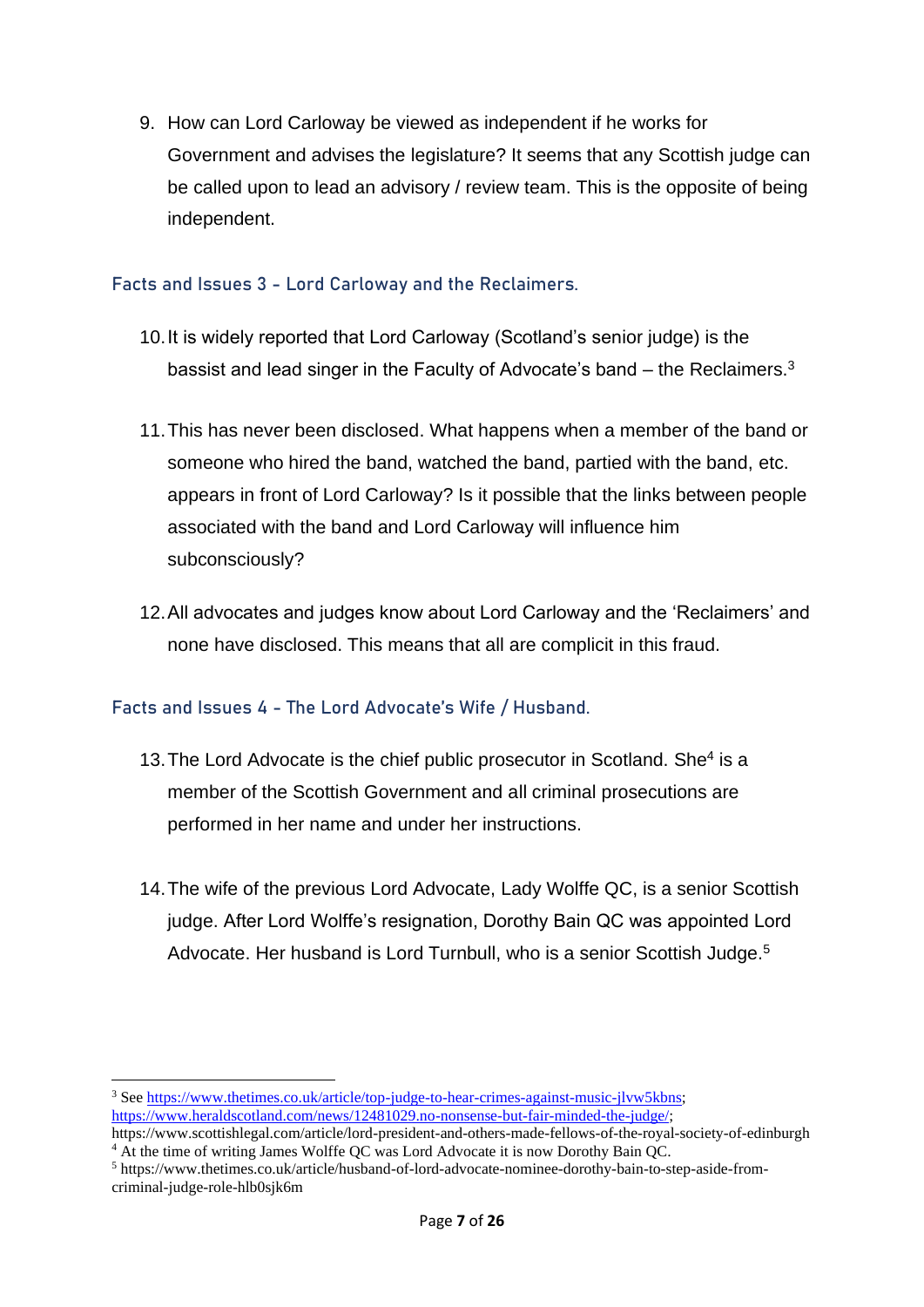- 15.This means that each time a criminal trial takes place in Scotland, the prosecution is taking place in front of the prosecutor's husband or one of his colleagues.
- 16.It is contended that this issue must be disclosed in any case involving the Scottish Ministers or at any criminal trial in Scotland. It is obvious that this is a factor extraneous to every case that may subconsciously affect a judge.
- 17. One problem here is the effect of indirect links<sup>6</sup>. Whenever Lord Turnbull hears a case, he may be subconsciously influenced by the relationship between an advocate representing one of the parties and his wife. Many advocates work for the Lord Advocate on an ad hoc basis.<sup>7</sup>

## <span id="page-7-0"></span>**Facts and Issues 5 – Lady Dorrian's Seminars.**

- 18.The Society of Solicitor Advocates organised an online seminar on Sections 274 and 275 or the Criminal Procedure (Scotland) Act 1995 (CPSA 1995). The seminar was hosted by John Scott QC and took place on the 30<sup>th</sup> of July 2020 over Zoom.
- 19.The seminar was given by Lady Dorrian, the Lord Justice Clerk (Scotland's second most senior judge). Lady Dorrian, previously, gave the same talk to the Faculty of Advocates. During the seminar, Lady Dorrian coached and advised the attendees on how to write submissions on these two sections; She advised on what the judges need in order to allow or disallow questions (to complainers in sexual offence cases).
- 20.Lady Dorrian mentioned that she often speaks to the Faculty of Advocates and other groups. John Scott QC suggested that the Solicitor Advocates and Faculty of Advocates work together, with Lady Dorrian and other judges, on joint events so they don't have to do the same talk twice. During this

<sup>6</sup> See Pétur Thór Sigurðsson v. Iceland, no. 39731/98 for an explanation of the problem of indirect links between judges and the parties or their representatives.

<sup>7</sup> <https://amadvocates.co.uk/2017/crown-appoints-new-ad-hoc-advocate-deputes/>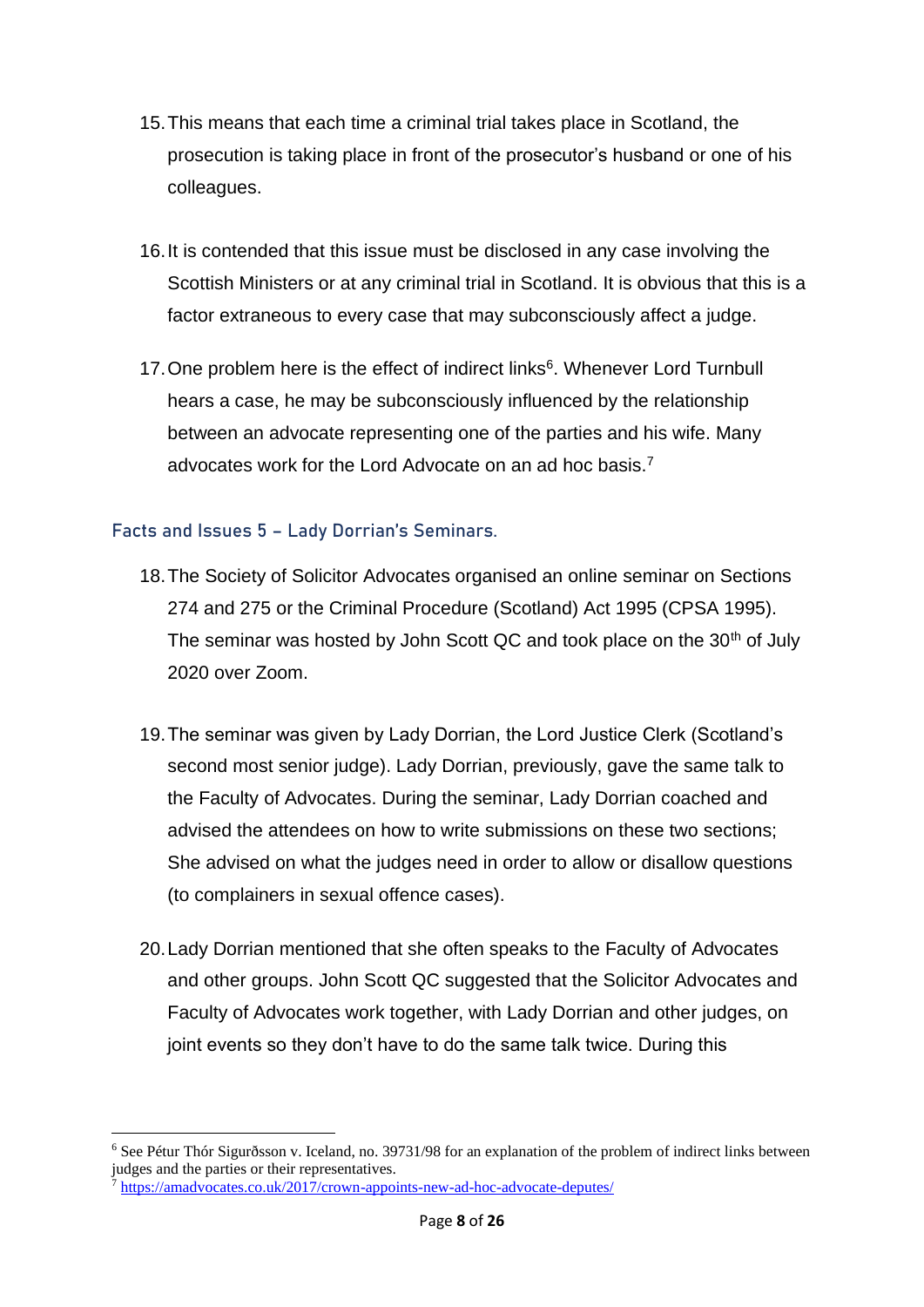exchange and throughout the questions from other attendees, you could see that Lady Dorrian was friendly with these professionals.

- 21.It is contended that disclosure must be made by Lady Dorrian whenever this area of the law is involved in a case she is judging or when any attendee at one of her seminars is involved in a case. The attendees have a similar duty.
- 22.Why has no one disclosed this? What happens when one of the people present at the seminars appears in front of Lady Dorrian?<sup>8</sup> What if someone decides to defend themselves? Are they disadvantaged if they appear in front of Lady Dorrian when the advocate appearing for the Crown or other party attended one of her seminars? Can the fairness of any appeal from the Sheriff or High Court be guaranteed?

#### <span id="page-8-0"></span>**Facts and Issues 6 - The Northern Lighthouse Board (NLB):**

- 23.The Lord Advocate, the Solicitor General and the Sheriffs Principal of all the sheriffdoms of Scotland are Commissioners<sup>9</sup> of the Northern Lighthouse Board and take part in committees set up to oversee and run the NLB. No Sheriff Principal, Lord Advocate, Solicitor General of other legal professional have ever disclosed these links when a trial or civil case involved a Sheriff Principal and the Scottish Government (Noting that the Lord Advocate represents the Scottish Government).
- 24.This became an even greater problem in 2015 with the setup of the Sheriff Appeal Court.<sup>10</sup> Sheriff Principals regularly hear appeals involving the Lord Advocate. No one has ever disclosed the links between them created by the NLB.

<sup>8</sup> *HMA v Craig Murray* [2021] HCJ 2. Lady Dorrian and John Scott QC appearing for Mr Murray.

<sup>9</sup> <https://www.nlb.org.uk/who-we-are/commissioners-board-business/>

<sup>&</sup>lt;sup>10</sup> https://www.scotcourts.gov.uk/the-<u>courts/sheriff-appeal-court/sheriff-appeal-court</u>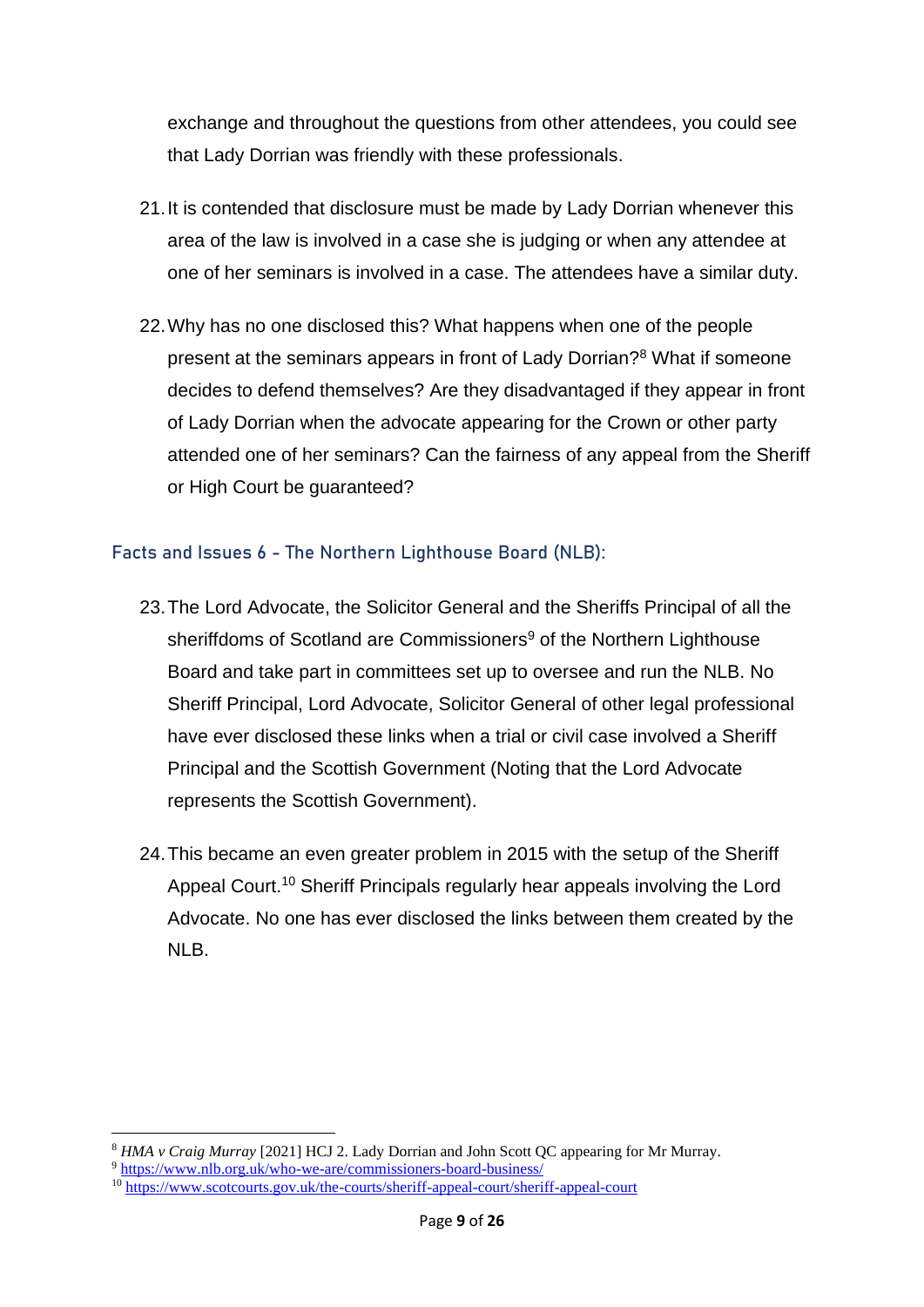## <span id="page-9-0"></span>**Facts and Issues 7 – Sheriff Principals Dual Responsibilities**

25.Sheriff Principals have the responsibility for the smooth running of the courts in their Sheriffdom.<sup>11</sup> Obviously, this creates a conflict of interest. This has never been disclosed.

#### <span id="page-9-1"></span>**Facts and Issues 8 – Judges closed the courts to the public.**

- 26.It was the judges, acting in control of the SCTS (see facts and issues 7), who closed the courts to the public during the Covid-19 pandemic. This was not necessary as limiting the number allowed in each courtroom would have been the correct and lawful way to proceed.
- 27.This creates a conflict of interest. Who can hear a challenge to the lawfulness of hearings and trials being held in secret? See the paper on Open Justice on the web-site of the Fair Trial Project for more information on this topic.<sup>12</sup>

#### <span id="page-9-2"></span>**Facts and Issues 9 – Scottish Civil Justice Council**

28. The Scottish Civil Justice Council<sup>13</sup> makes the executive rules for the Scottish Courts. Scotland's judges, who work alongside senior Government Officials, control it. This creates the possibility of bias, lack of independence, and conflicts of interest.

#### <span id="page-9-3"></span>**Facts and Issues 10 – Family Law**

- 29.The Scottish Government and before them, the Scottish Office consulted with Scotland's judges on family law. Most of the consultation replies were confidential. Appendix A contains a public reply from the Sheriff's Association based at Glasgow Sheriff Court.
- 30.Please read Appendix A and see if you agree with the contention that Scotland's judges are prejudiced against all men, especially unmarried

<sup>&</sup>lt;sup>11</sup> See section 27 of the Courts Reform (Scotland) Act 2014

<sup>12</sup> https://fairtrialproject.org/open-justice/

<sup>&</sup>lt;sup>13</sup> See https://www.scotcourts.gov.uk/rules-and-practice/rules-councils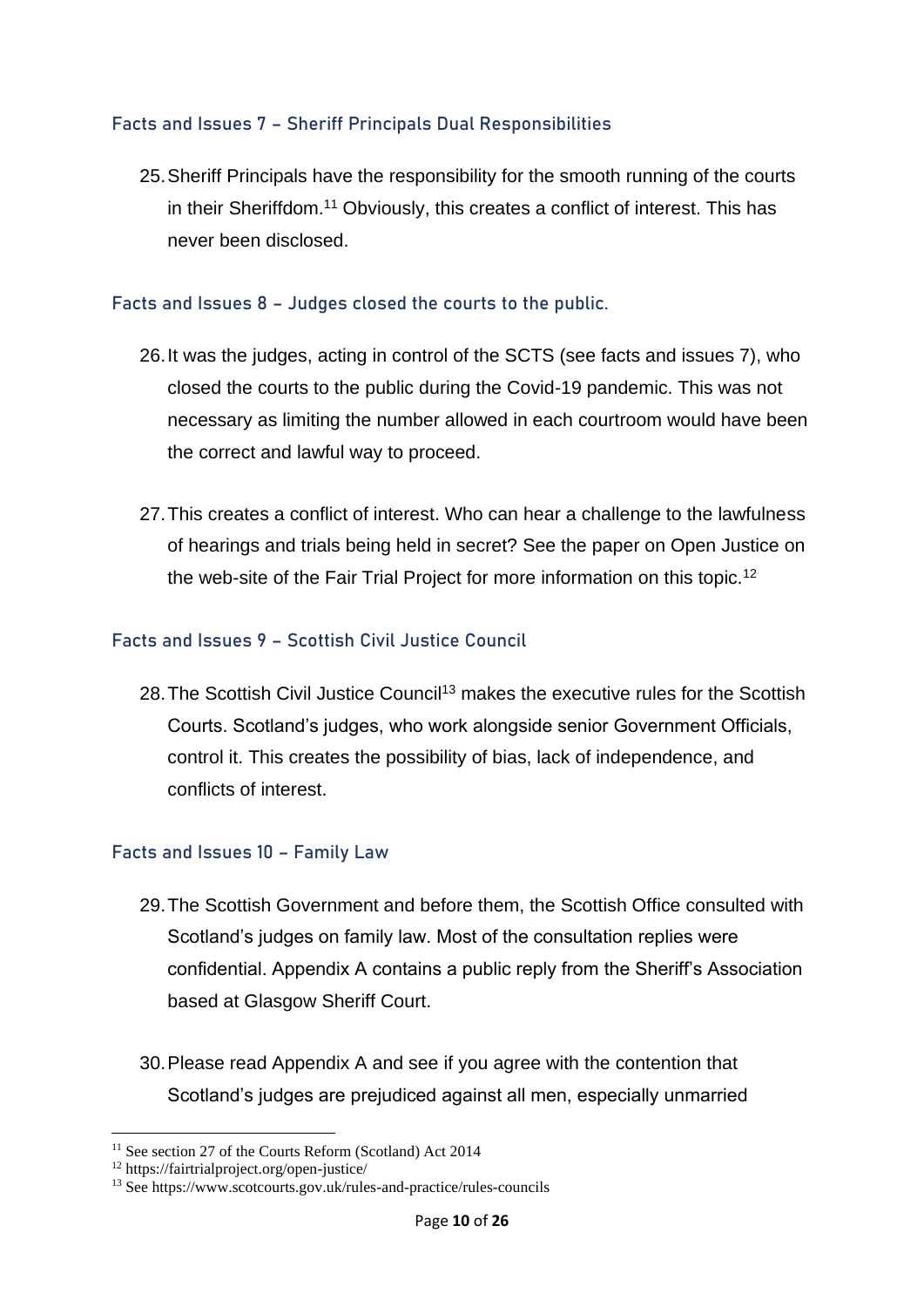fathers. After the Sheriff's Association produced this response, it is impossible for anyone to receive a fair trial or hearing in Scotland.

31.The Fair Trial Project contends that, due to biased judges, all family law cases need to be redone. The Scottish Court Service continues to schedule family law cases in front of judges that they know are biased.

# <span id="page-10-0"></span>**Facts and Issues 11 – Lady Dorrian – Review of the management of sexual offence cases**

- 32.Lady Dorrian (the Lord Justice-Clerk, the second most senior judge in Scotland) led a review of the 'Management of Sexual Offence Cases'. The review was published in March, 2021.<sup>14</sup> The following paragraphs are direct quotes from the review.
- 33.'The Lord President and Lord Justice General, Lord Carloway, commissioned this review to develop proposals for an improved system to deal with serious sexual offence cases, following discussions with the Lord Advocate and the Cabinet Secretary for Justice.'
- 34.Lady Dorrian 'willingly agreed to Chair the review, believing it is essential to meet the increased workload with a modern sustainable system promoting the efficient disposal of business with fair, and just outcomes delivered at the earliest opportunities and as locally as possible. It was clear that to achieve effective improvements, we had to take an entirely fresh look at the way in which sexual offences are dealt with. To support me in undertaking this review I established a cross justice Review Group with representation from members of the judiciary and representatives of the Scottish Courts and Tribunals Service, Police Scotland, the Crown Office and Procurator Fiscal Service, the Faculty of Advocates, the Law Society of Scotland, the Scottish Children's Reporter's Administration, the Scottish Government and the Scottish Legal Aid Board, as well as third sector organisations including Rape Crisis

<sup>14</sup> [https://scotcourts.gov.uk/about-the-scottish-court-service/scs-news/2021/03/18/improving-the-management](https://scotcourts.gov.uk/about-the-scottish-court-service/scs-news/2021/03/18/improving-the-management-of-sexual-offence-cases)[of-sexual-offence-cases](https://scotcourts.gov.uk/about-the-scottish-court-service/scs-news/2021/03/18/improving-the-management-of-sexual-offence-cases)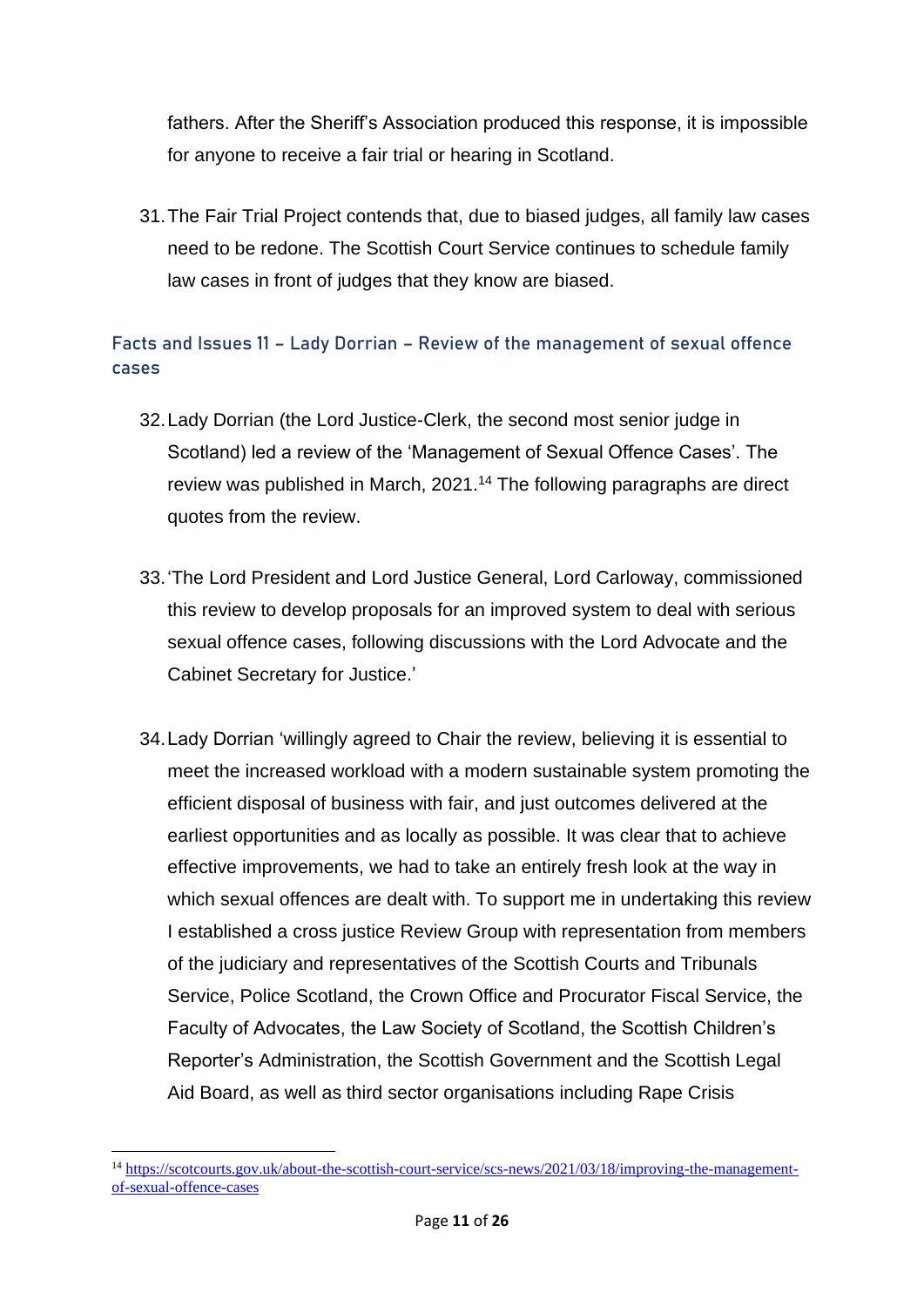Scotland, Scottish Women's Aid and Victim Support Scotland. I am very grateful to all participants for the wealth of their contributions. I asked from the outset that we should adopt a "clean sheet" approach and I am indebted to members of the group for their willingness to approach the issues involved with open minds and in a collaborative spirit. I am also grateful to my law clerk, Danielle McLaughlin, for additional research and her valuable assistance in the writing of this report.'

- 35.The paragraphs above show the extent of Lady Dorrian's lack of independence and impartiality. If you do a 'google' search for 'Lady Dorrian Review of the management of sexual offence cases' you will find a host of links to the Scottish Government and advocates and lawyers.
- 36.How can Lady Dorrian be viewed as independent and impartial when judging in a case involving any of the people involved in the review or where the subject matter of the case is a sexual offence?

#### <span id="page-11-0"></span>**Facts and Issues 12 – Judges consulting with government, some examples.**

- 37.The Scottish Government has run consultation exercises on all areas of the law. Many of these have invited the judges to participate. This will always cause a problem as judges will give their position on hypothetical facts and then feel bound by what they have previously said when asked to decide on the matter in real life. Judges should not take any part in the making of legislation, as it will inevitability interfere with their judicial role.
- 38.Three examples of judges consulting on legislation are listed here:
	- a) Aspects of Family Law 2020 [\(https://www.scotlawcom.gov.uk/law](https://www.scotlawcom.gov.uk/law-reform/law-reform-projects/aspects-of-family-law/)[reform/law-reform-projects/aspects-of-family-law/\)](https://www.scotlawcom.gov.uk/law-reform/law-reform-projects/aspects-of-family-law/).
	- b) Homicide (https://www.scotlawcom.gov.uk/law-reform/law-reformprojects/homicide/).
	- c) The Carloway Review of Scottish Criminal Law and Practice.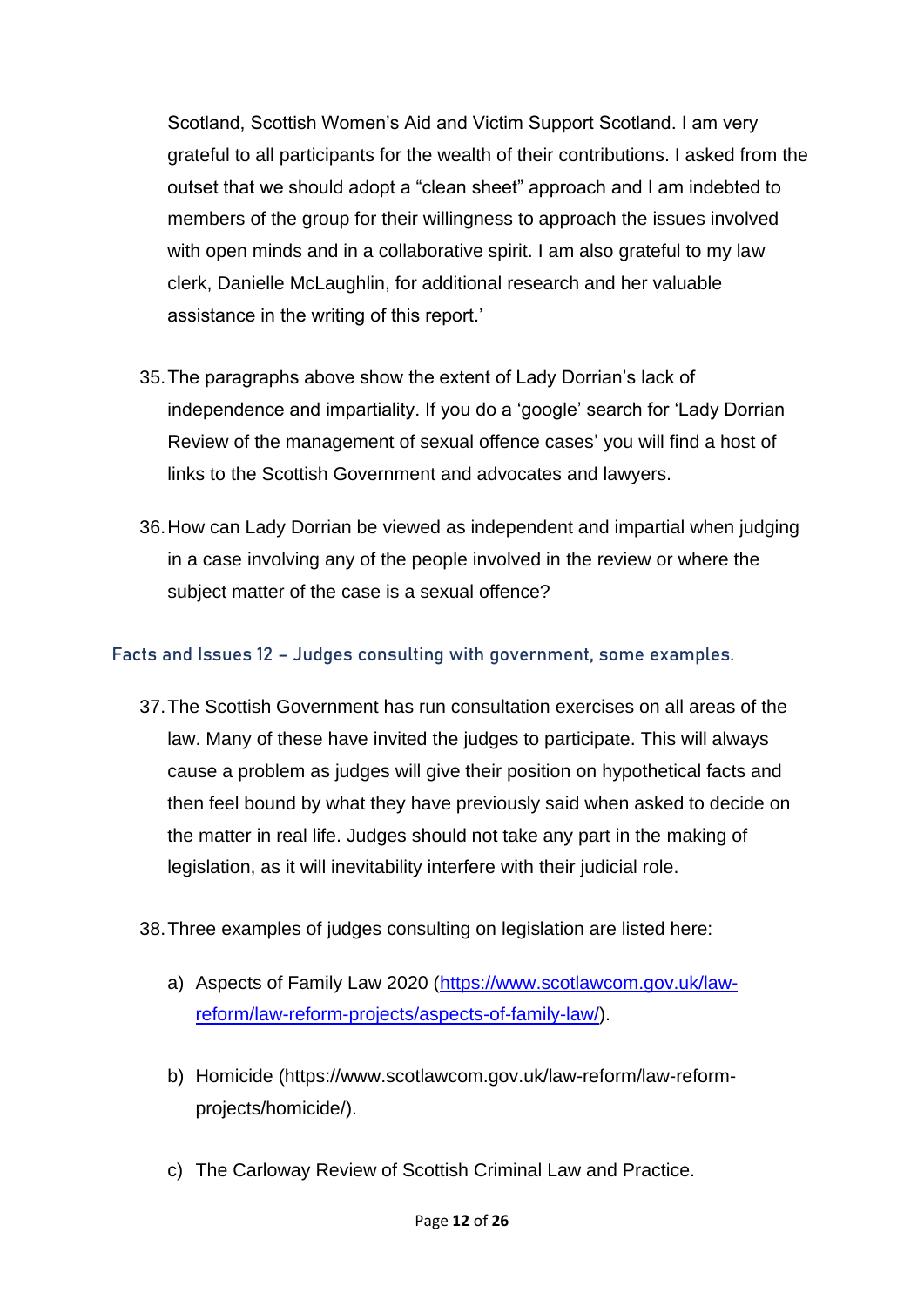## <span id="page-12-0"></span>**Facts and Issues 13 – Judges having part-time jobs. This disqualifies them from being a judge.**

- 39.Legislation in Scotland bans Sheriff Principals, Sheriffs and Summary Sheriffs from engaging in any business outside of their judicial role.
- 40.The legislation is mandatory. It uses the words 'must not…engage.' If a Sheriff does engage, then they cannot act as a Sheriff. It then follows that to continue to act as a Sheriff is unlawful. A sheriff who engages in any other business has no authority or jurisdiction to act judicially. Therefore, anything they have done is null and void.
- 41.See<https://fairtrialproject.org/judges-unlawfully-working/> for examples of judges having part-time jobs and more information.

#### <span id="page-12-1"></span>**Facts and Issues 14 – Fettes College**

- 42.Fettes College (Fettes) is a boarding and day school in Edinburgh. The governing body is the Governors of the Fettes Trust. The Senators of the College of Justice (Scotland's Senior Judges) and the Faculty of Advocates are part of the governing body. Each year, they elect one of their members to sit as a governor and represent them.
- 43.The Scottish Child Abuse Inquiry (SCAI) has been set up by the Scottish Government to look 'at the abuse of children in care in Scotland.' Fettes has admitted that children were abused at the school between 1930 and 17 Dec 2014.
- 44.The SCAI is chaired by Lady Smith (a senior Scottish Judge and a Senator of the College of Justice) and the questioning is being done by practising advocates (who are members of the Faculty of Advocates). This means that people who are responsible for the child abuse at Fettes are investigating child abuse in care in Scotland (including the child abuse that happened at Fettes and other schools).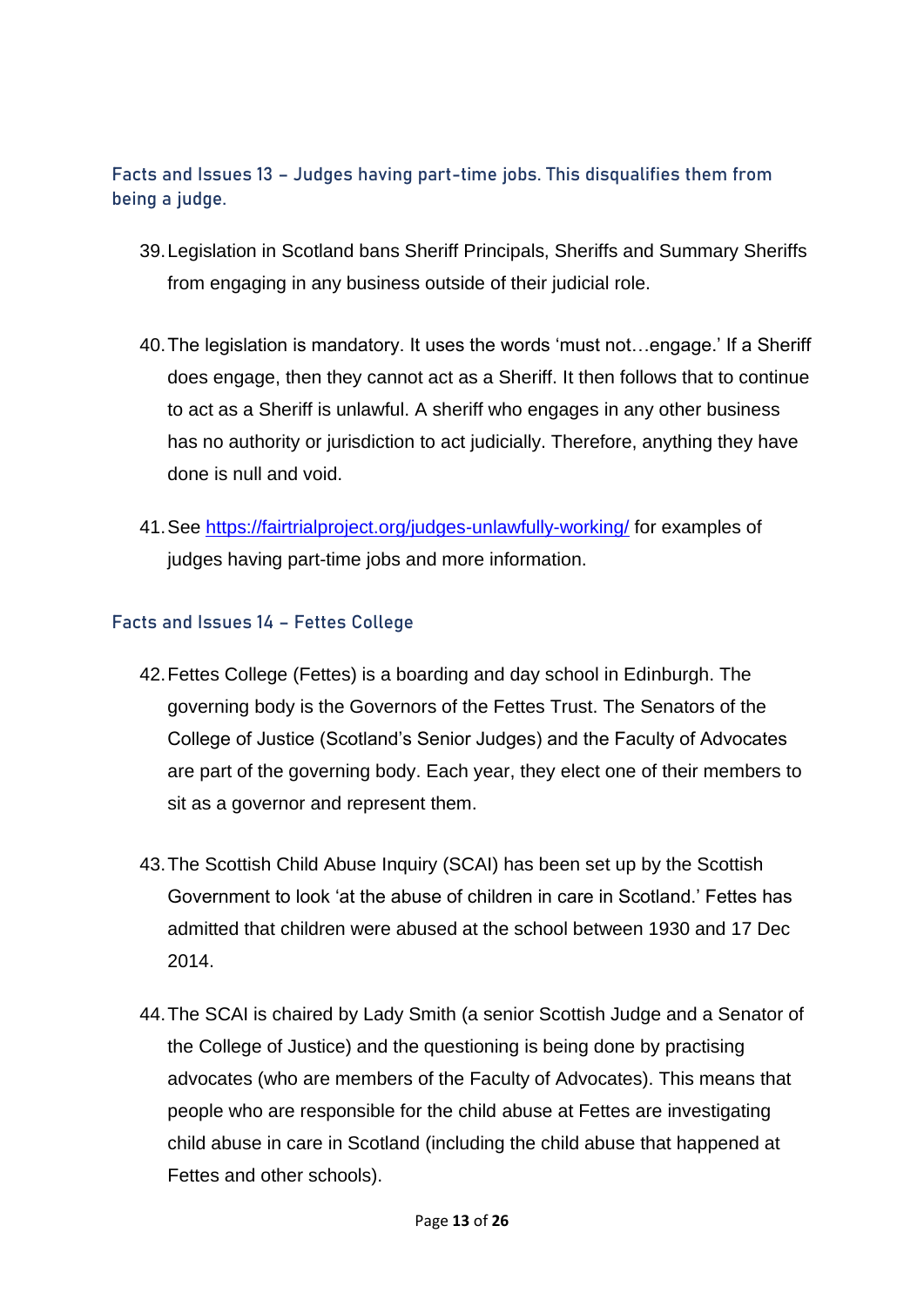- 45.The SCAI has run since 2015 and the cost has been over forty-six million pounds (£46,874,090 to the  $30<sup>th</sup>$  of June 2021).
- 46.Legal proceedings, concerning child abuse allegations at Fettes, are taking place in Scottish courts. None of the judges or advocates involved in these cases have disclosed that they are part of the Fettes governing body.
- 47.The Lord Advocate, a government minister, state prosecutor and part of the governance of Fettes, decided not to prosecute or investigate some child abuse allegations made by former Fettes pupils. The Lord Advocate did not disclose to these former pupils that their complaints were against him, other advocates, and the judges (as they are all part of the governing body of Fettes).
- 48.For more information and references see: [https://fairtrialproject.org/fettes](https://fairtrialproject.org/fettes-college-child-abuse-cover-up-judges-involved/)[college-child-abuse-cover-up-judges-involved/](https://fairtrialproject.org/fettes-college-child-abuse-cover-up-judges-involved/)

### <span id="page-13-0"></span>**Facts and Issues 15 – Trustees of Charities.**

- 49.Scottish Judges regularly act as trustees of charities. This is a bad idea. What happens when an action is taken against the charity? This is in effect an action against the judge as a trustee, and makes it impossible for any dispute to be decided by an independent and impartial tribunal (as the action is against the judge or one of the judge's colleagues).
- 50.A famous example of where a judge being associated with a charity led to problems was the case of *Pinochet<sup>15</sup>*. In *Pinochet* the House of Lords had upheld an extradition order to extradite Senator Pinochet (the ex-head of State of Chile) to Spain to face allegations of murder and torture.
- 51.Amnesty International (AI) was a party in the case and Lord Hoffman was the chair of the AI. His vote was the decisive one in a 3 to 2 decision to extradite

<sup>15</sup> <https://publications.parliament.uk/pa/ld199899/ldjudgmt/jd990115/pino01.htm> or *R v Bow Street Metropolitan Stipendiary Magistrate and Ors, ex parte Pinochet Ugarte (No 2)* [2001] 1 AC 110 (HL).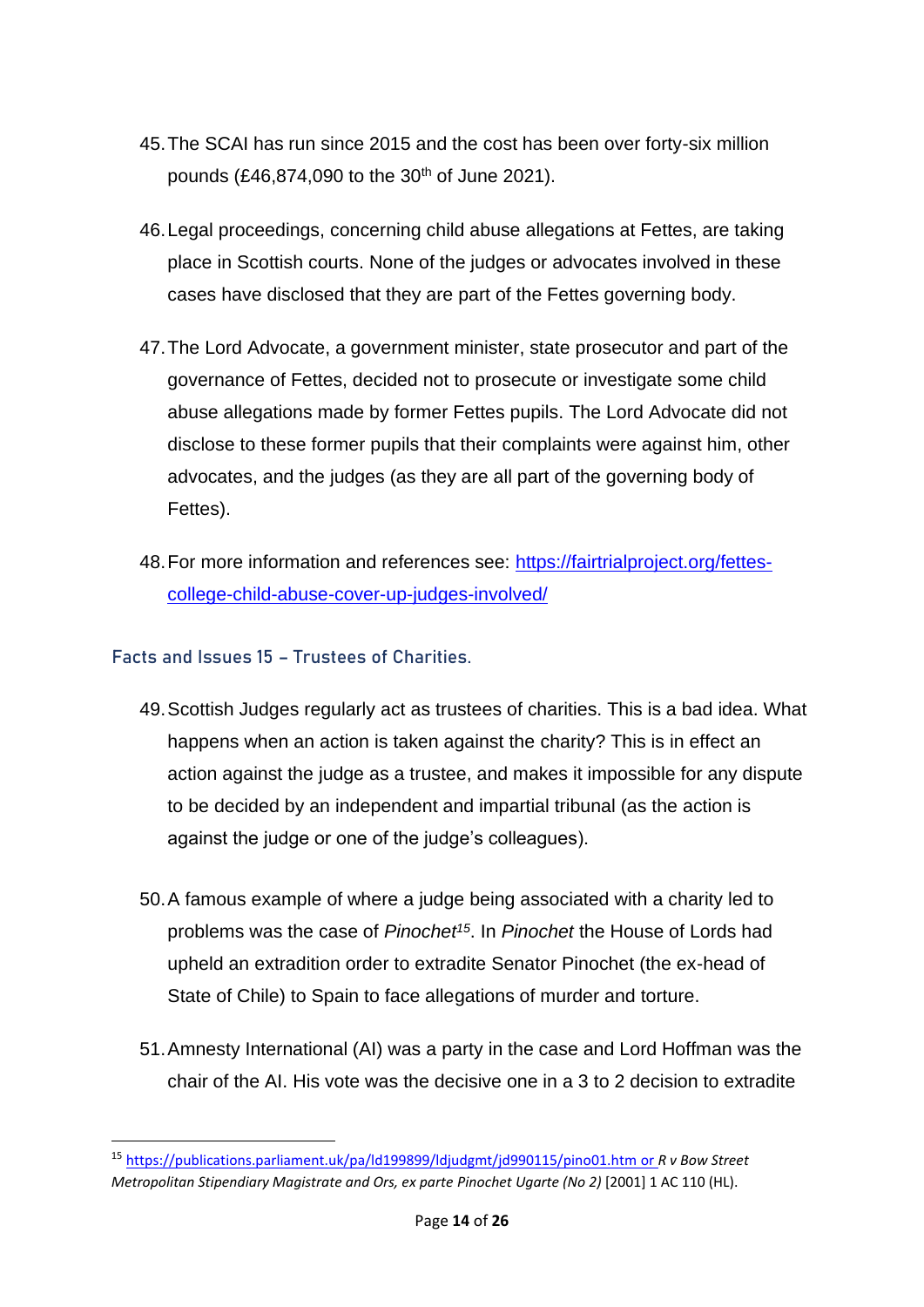Pinochet. But, in one of the few times the House of Lords has overturned a decision, this was set aside due to the bias of Lord Hoffman. Pinochet returned to Chile.

- 52.Lord Hoffman should not have sat. He should have disclosed his involvement with AI and stepped down. Pinochet never had to face the allegations of mass murder and torture that had taken place during his time as the head of state.
- 53.See the Fettes Child abuse cover up paper for another example of where judges being trustees of a charity creates problems (linked to above).

## <span id="page-14-0"></span>**Facts and Issues 16 – Edinburgh Royal Society.**

- 54.Scotland's senior judge, Lord Carloway, is a fellow of the Royal Society of Edinburgh. What happens when another fellow or the Royal Society is involved in an action? Note Lord Wolffe, the Previous Lord Advocate, is also a fellow.<sup>16</sup>
- 55.There is no record of disclosure of the links between The Royal Society, its fellows and the judges having been made. There is evidence of judges, who are fellows, being involved in a case<sup>17</sup> where the other party is also a fellow.

#### <span id="page-14-1"></span>**Facts and Issues 17 – Society of Writers to Her Majesty's Signet (SWHMS).**

- 56.The SWHMS (Scottish Charity SCO50897) 'is the incorporated body of Scottish lawyers known as Writers to the Signet or "WS" with over 500 years of heritage. We [they] are one of the oldest incorporated bodies in Scotland for public benefit.'<sup>18</sup>
- 57.The SWHMS are also on the Board of Governors of the Fettes Trust and have failed to mention the links between the judges, advocates and Fettes. See the Fettes Child Abuse Cover Up Paper for more information on this topic.

<sup>16</sup> <https://www.rse.org.uk/fellows/>

<sup>&</sup>lt;sup>17</sup> David Callaghan (Appellant) v HMA [2021] HCJAC 4. Lord Wolffe as Lord Advocate, Lord Carloway as a judge.

<sup>18</sup> <https://www.wssociety.co.uk/>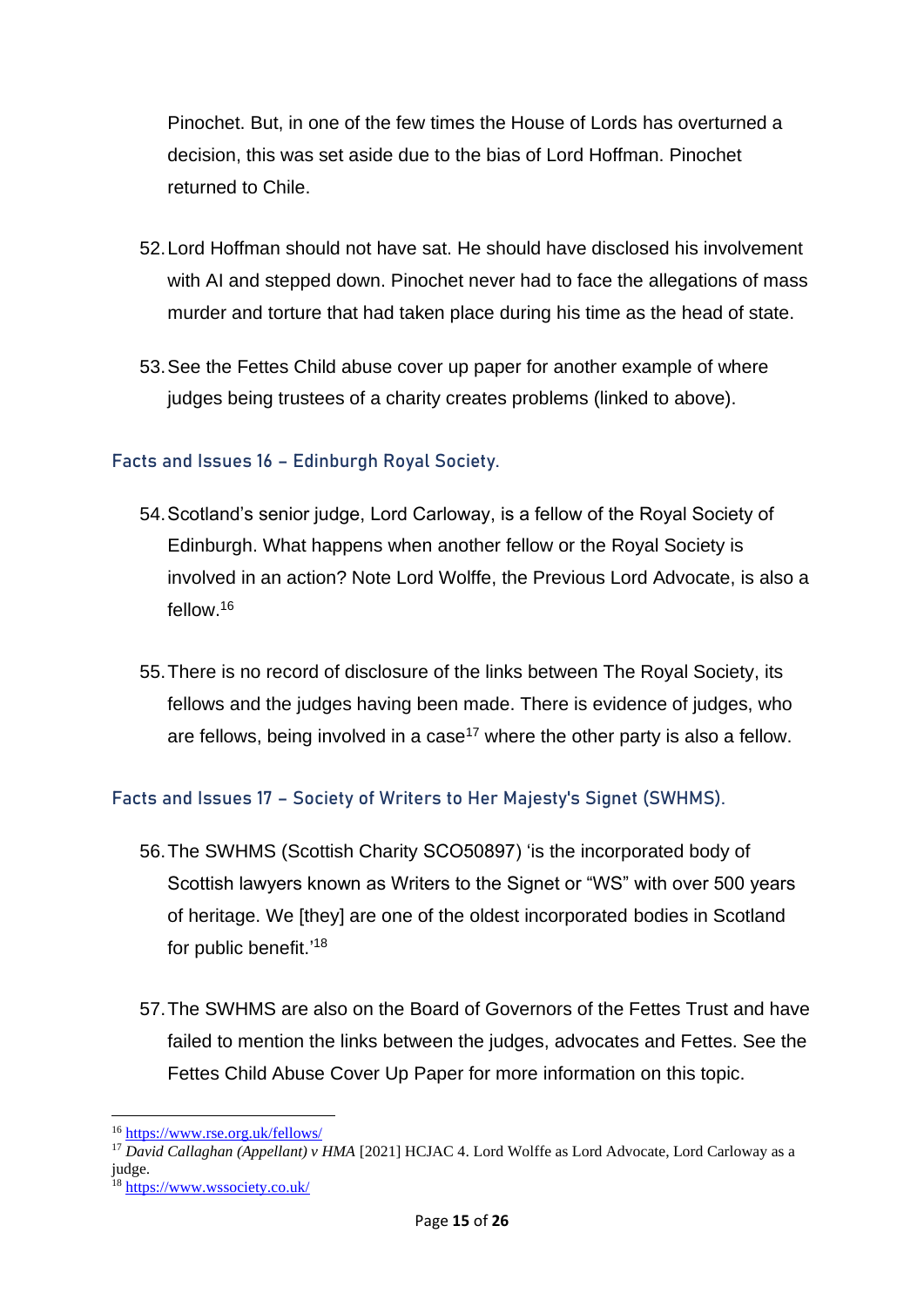<span id="page-15-0"></span>**Facts and Issues 18 – Robbie the Pict and the Scottish Judges and the Speculative Society.**

- 58.Robbie the Pict (AKA Brian Robertson) who campaigned against the Sky Bridge tolls in a series of cases that he lost. Not one judge disclosed their links to the Lord Advocate and other Advocates appearing against him. This is a massive fraud. The Fair Trial Project will report the judges to the police.
- 59.'Robbie the Pict, a veteran Skye Bridge tolls protester, had claimed that the bench was biased against him because of the influence of the Speculative Society. His claim related to a failed appeal against his conviction for nonpayment of the bridge tolls, heard in 1998 by Lord Osborne, a member of the Edinburgh-based society.'<sup>19</sup>
- 60.If anyone knows Robbie the Pict, can they please ask him to contact the Fair Trial Project.

#### <span id="page-15-1"></span>**Facts and Issues 19 – Faculty of Advocates helping other advocates in live cases.**

- 61.Advocates use the Advocates Library and the other advocates there to help assist them when running cases in the High Court and the Court of Session<sup>20</sup>. This places people acting for themselves at a tremendous disadvantage.
- 62. This means that non-advocates do not have equality of  $\alpha$ rms<sup>21</sup> when appearing in Scotland's Supreme Court(s).

#### <span id="page-15-2"></span>**Facts and Issues 20 – Upper Tribunal.**

63.Advocates act as part-time judges and as representatives in the Upper Tribunal. No advocate has ever disclosed the financial, personal and business links between an advocate acting as a representative and an advocate acting part-time as a judge (see the first three facts and issues).

<sup>19</sup> https://www.thetimes.co.uk/article/robbie-the-pict-defeated-3xl0865gsws

<sup>20</sup> http://www.advocates.org.uk/faculty-of-advocates/what-is-the-faculty-of-advocates

<sup>21</sup> https://www.echr.coe.int/documents/guide\_art\_6\_criminal\_eng.pdf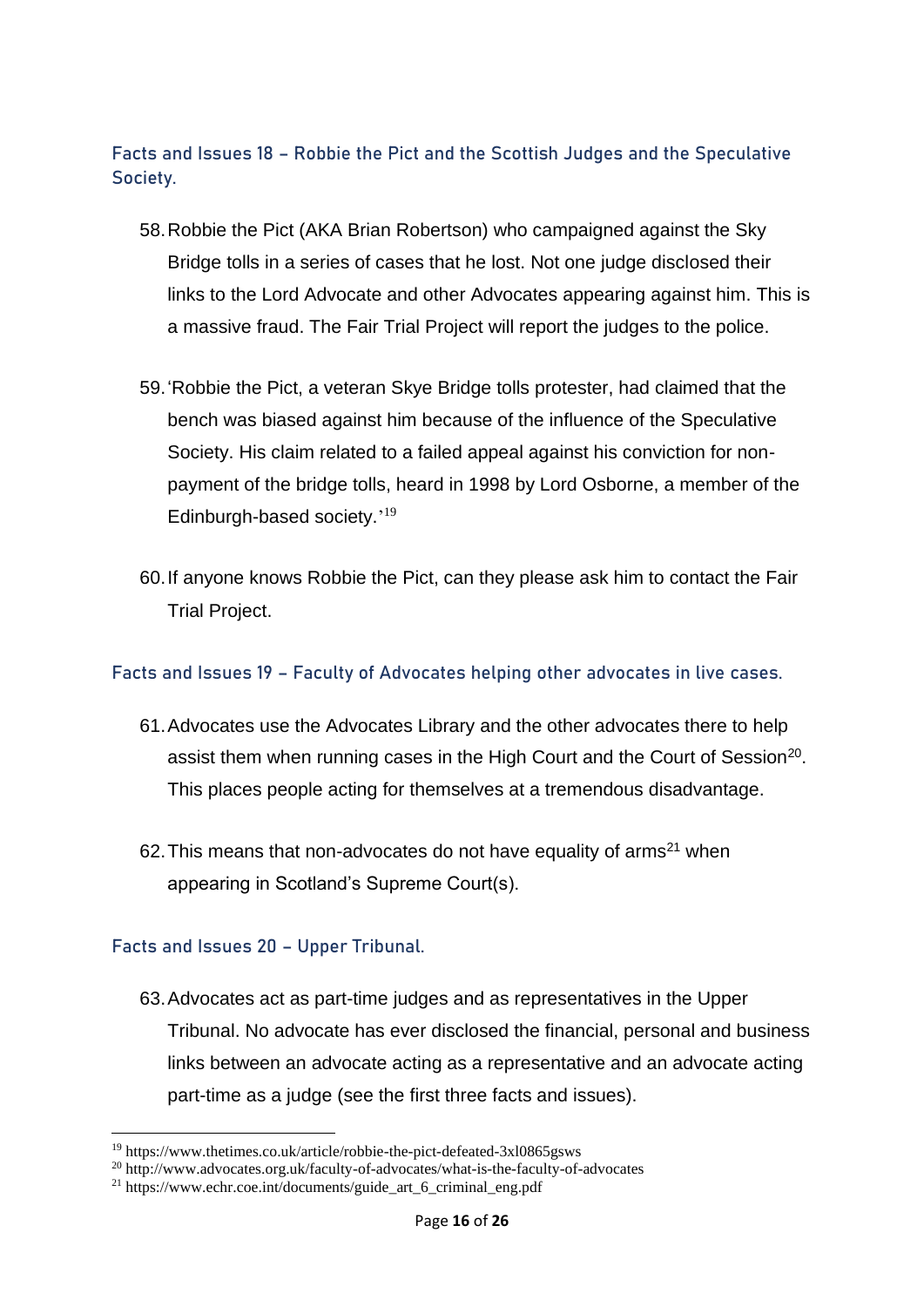64.'The President is the senior member of the Scottish Tribunals and is assigned to their position by the Lord President. The current President of Scottish Tribunals is The Rt Hon Lord Woolman.' <sup>22</sup> This creates a conflict of interest whenever an appeal is taken from the Upper Tribunal to the Court of Session.

#### <span id="page-16-0"></span>**Facts and Issues 21 – Judicial Appointments Board**

65.The Judicial Appointments Board Scotland (JABS) contains judges, advocates, lawyers and government officials working side by side to choose iudges. $23$ 

#### <span id="page-16-1"></span>**Facts and Issues 22 – Scottish Law Commission.**

- 66. The Scottish Law Commission<sup>24</sup> has judges, advocates, lawyers and government officials working on advising the government on the law. They run consultation exercises on law reforms. These consultations involve the Scottish judges and their associations.<sup>25</sup>
- 67.The chair of the Scottish Law Commission is Lady Paton. She spends 40% of her time as chair and 60% as a judge. Can Lady Paton be considered independent when she works part-time with the Scottish Government? Note that no one has ever disclosed their involvement with the Scottish Law Commission.

## <span id="page-16-2"></span>**Facts and Issues 23 - Faculty Services Ltd (FSL) and Part-time or Temporary Judges**

68. The Faculty of Advocates (Faculty) elects the Chair<sup>26</sup> of FSL and controls its management board<sup>27</sup>. FSL provides administrative and other support services

<sup>22</sup> https://www.judiciary.scot/home/judiciary/judicial-office-holders/tribunals

<sup>23</sup> https://www.judicialappointments.scot/about/meet-our-team/board-members

 $^{24}$  https://www.scotlawcom.gov.uk/

<sup>25</sup> https://www.scotlawcom.gov.uk/law-reform/law-reform-projects/aspects-of-family-law/

<sup>26</sup> http://www.advocates.org.uk/faculty-of-advocates/governance

<sup>&</sup>lt;sup>27</sup> <http://www.advocates.org.uk/news-and-responses/news/2018/sep/new-chair-of-faculty-services-ltd> and https://find-and-update.company-information.service.gov.uk/company/SC048261/officers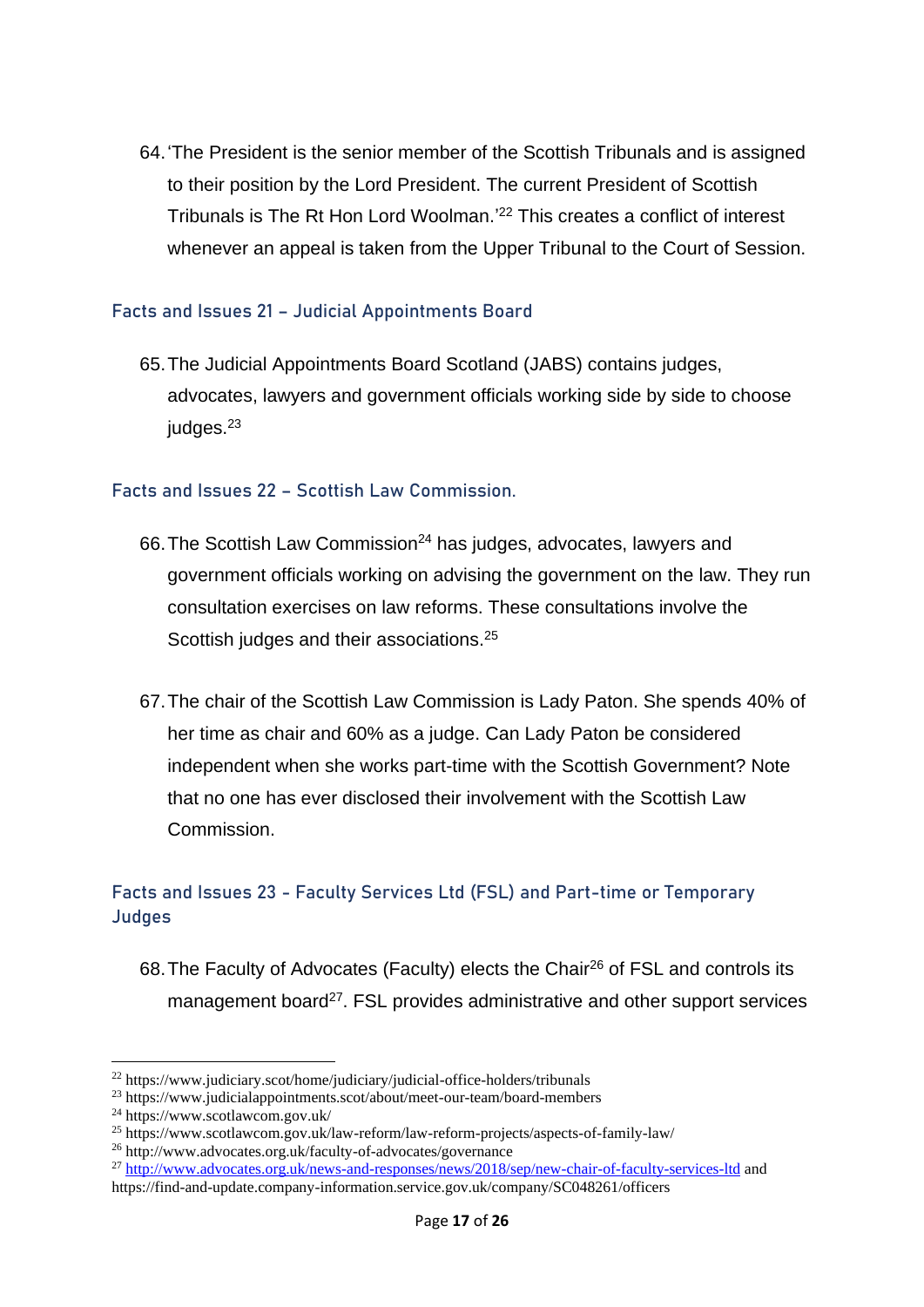to advocates by organising them into groups called Stables. Each Stable organises an advocate's workload and FSL keeps 6.5%<sup>28</sup> of an advocate's fees. This money is used to pay staff costs, administration, advertising, IT infrastructure, the upkeep of the Advocate's Library, and charitable work, etc.

- 69.When a part-time or temporary judge who is an advocate is judging a case where the representatives are also advocates, the part-time judge benefits financially from the fees paid. Think of the situation where an advocate asks for a continuation or other procedural change, the judge, the part-time advocate. has a financial interest in whether to grant or deny this request (as they benefit from the 6.5% of fees paid to FSL).
- 70. Many members of the Faculty are part-time Sheriffs<sup>29</sup> and, of course, advocates regularly appear in the Sheriff Court. Advocates also act as parttime judges in the Upper Tribunal, and again, other advocates regularly appear in front of them<sup>30</sup>. Again, there is no record of anyone disclosing a financial link via FSL.
- 71.For a full explanation of 'Facts and Issues' 1, 2 and 3 see the 'Faculty…Criminal Organisation' paper linked to above.

#### <span id="page-17-0"></span>**Facts and Issues 24 - Membership of the Faculty**

72. Membership of the Faculty: 'The Faculty of Advocates comprises both practising and non-practising members. The non-practising membership includes, among others, members of the judiciary, Law Officers, Parliamentarians, academics, retired advocates and advocates who are employed in various capacities.<sup>'31</sup>

<sup>&</sup>lt;sup>28</sup> <https://find-and-update.company-information.service.gov.uk/company/SC048261/filing-history> and see the '**Accounts for a small company** made up to 31 October 2019'

<sup>29</sup> <https://www.judiciary.scot/home/judiciary/judicial-office-holders/sheriffs/part-time-sheriffs>

<sup>&</sup>lt;sup>30</sup> See [https://assets.publishing.service.gov.uk/media/5e1f2a7eed915d7c6b793100/CSPIP\\_384\\_2017\\_.pdf](https://assets.publishing.service.gov.uk/media/5e1f2a7eed915d7c6b793100/CSPIP_384_2017_.pdf) in this case neither Mr Richard Pugh, Advocate nor part-time Upper Tribunal Judge Caldwell QC disclosed their

financial link via FSL although disclosure was made by the judge that she and Mr Pugh shared the same stable. (TM v SSWP (PIP) 2018 UKUT 447 (AAC)).

<sup>&</sup>lt;sup>31</sup> See[: http://www.advocates.org.uk/faculty-of-advocates/governance/membership](http://www.advocates.org.uk/faculty-of-advocates/governance/membership)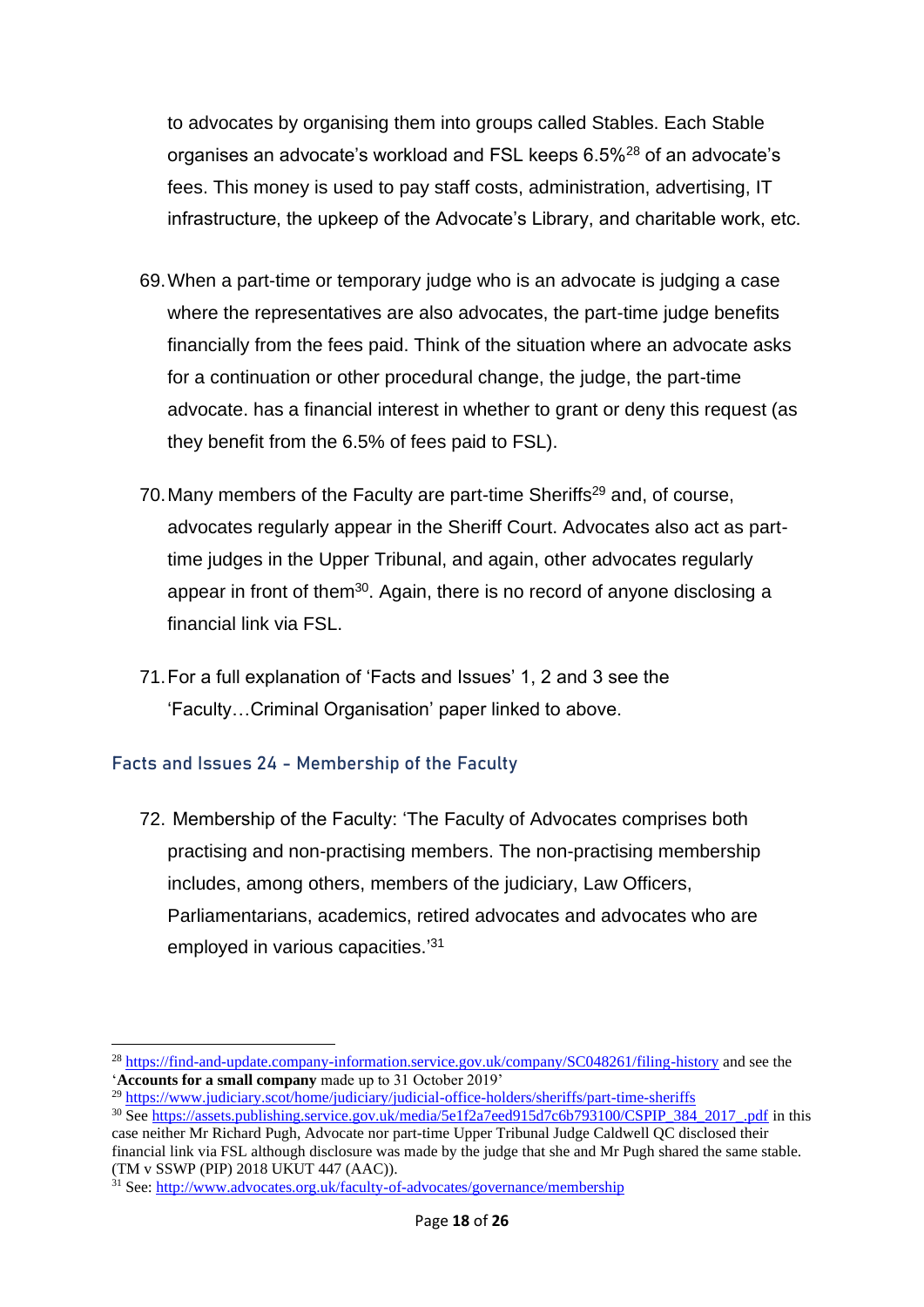73.All the senior judges in Scotland are non-practising members of the Faculty. Non-practising members benefit financially from the 6.5% fee paid to FSL when this money is allocated to services that they are associated with or have access to. No judge or advocate has ever disclosed this link or financial benefit.

#### <span id="page-18-0"></span>**Facts and Issues 25 - The Appointment of a QC**

- 74.The Lord Justice General (Scotland's most senior judge) is responsible for the appointment of QCs<sup>32</sup>. The route to becoming a QC is summarised as follows: Advertising for applicants takes place, appointments are made after applicants are recommended or disapproved of by a panel of Senators of the College of Justice<sup>33</sup>. The Lord Advocate and other representatives of the Scottish Executive<sup>34</sup> are consulted as part of this process.
- 75.The structure of the appointment process, would, of course, lead the fairminded and informed observer to conclude that there is a possibility of bias, of a judge on the selection panel, when any applicant (whether appointed or rejected as a QC) appears in a case. This is in the sense that it is possible for the recommendation or disapproval to affect the judge subconsciously.
- 76.Two examples of the many ways that the application process may affect a judge subconsciously are: a) it is possible that a judge will be subconsciously inclined to favour the arguments of a QC who he or she has recommended; and b) it is possible that a judge will be subconsciously inclined to disfavour the arguments of an applicant who he or she disapproved of during the selection process.
- 77.The contention is that the QC selection and appointment process has introduced a structural flaw in the Scottish Court System. There is a possibility that a fair trial or hearing in front of an independent and impartial tribunal,

<sup>32</sup> https://www.gov.scot/publications/appointment-queens-counsel-scotland-2020/pages/4/ <sup>33</sup> The Senators of the College of Justice are Scotland's senior judges.

<https://www.judiciary.scot/home/judiciary/judicial-office-holders/senators-of-the-college-of-justice> <sup>34</sup> The Scottish Government, the Scottish Ministers and the Scottish Executive are used interchangeably throughout this paper.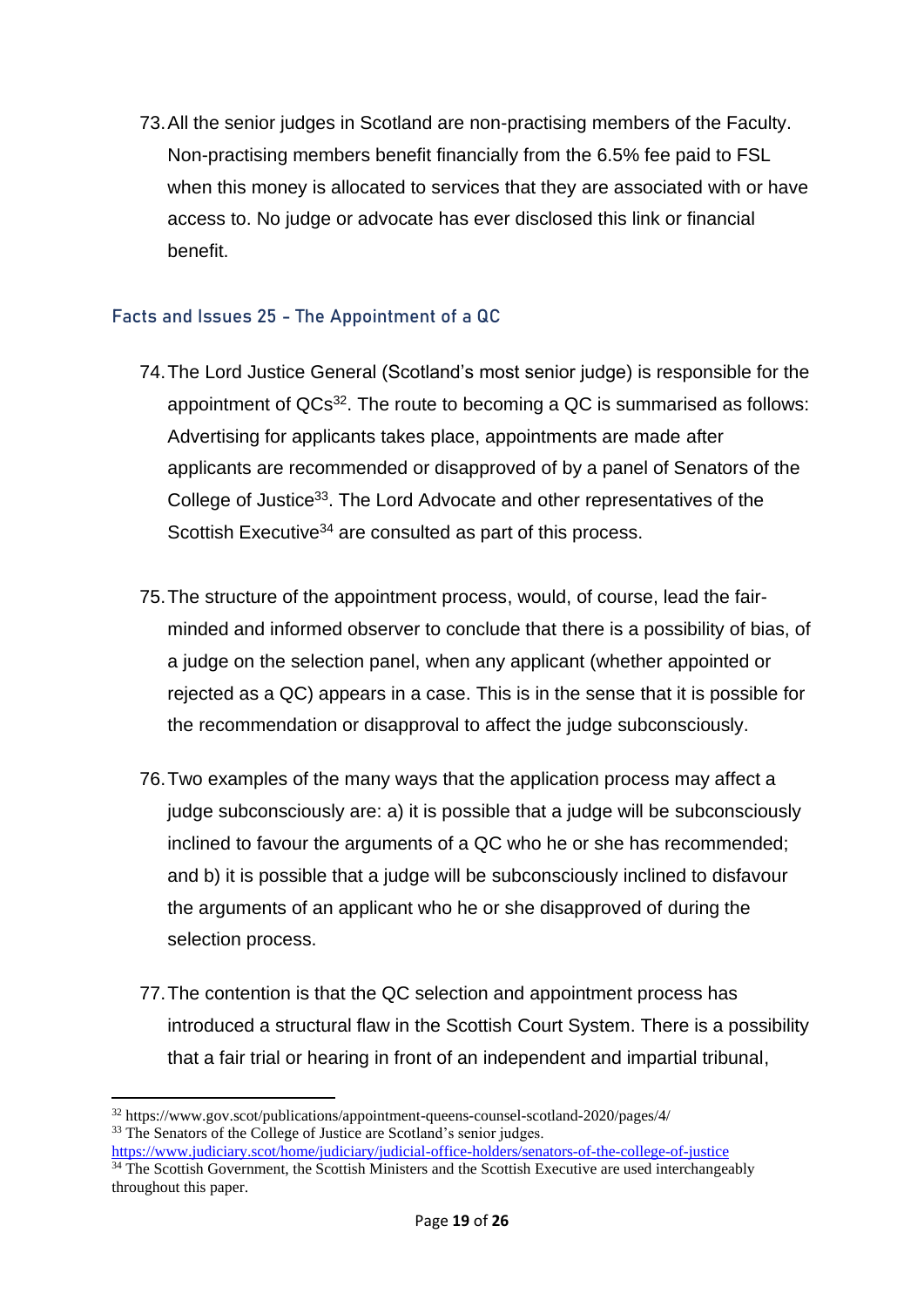either at first instance or on appeal, will not take place (please note that the fairness of any appeal process must be guaranteed). Therefore, all decisions made by the Scottish Courts must be set aside due to the possibility of unconscious bias, and the corresponding unlawful lack of disclosure.

- 78.Note that apart from one, all Lord Advocates have been QCs. This is probably the best example of this structural flaw. It is clearly possible that all judges will be unconsciously biased in any case that involves the Lord Advocate. This is in the sense that it is possible the Lord Advocate's appointment as a QC, by the senior judges, will influence all judges subconsciously.
- 79.If the appointment of a QC was based upon the results of an exam, then the possibility of bias for this reason would disappear. The introduction of an exam is very important, as it would lead to the appointment of a QCs being decided on merit. If a test, possibly set by the Law Professors, was introduced then this structural flaw would disappear (and help restore public confidence in the Scottish legal system).
- 80.Please note that the recommendation or disapproval of QC candidates has never been disclosed by any of those involved.
- 81.There are many examples of people in criminal trial and civil cases acting for themselves. This highlights a situation where the links between the judges and the advocates will lead to the possibility of subconscious bias.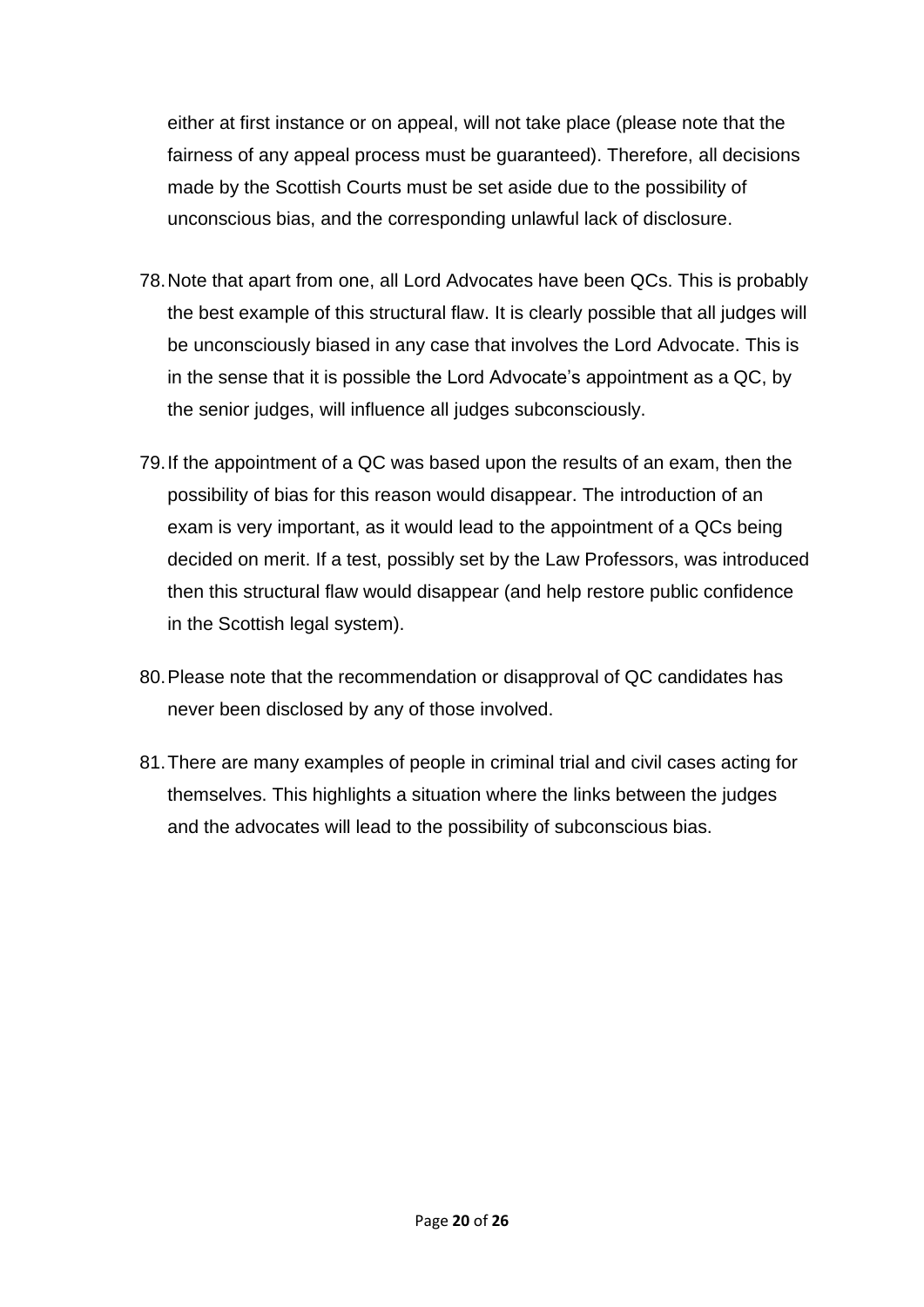## <span id="page-20-0"></span>**Appendix A – Sheriff's Association Response to Family Law Consultation.**

THE SHERIFFS' ASSOCIATION

Sheriff's Chambers Sheriff Court of Glasgow & Strathkelvin P.O. BOX 23 1 Carlton Place GLASGOW G5 9DA 29 November 2000 Dear Mr Clarke

#### WHITE PAPER ON SCOTTISH FAMILY LAW

I enclose the response of the Council of the Sheriffs' Association in respect of the above consultation. In this instance we waive confidentiality.

Please acknowledge receipt Yours sincerely

SHERIFF B A LOCKHART Enc

#### PARENTS AND CHILDREN

A White Paper on Scottish Family Law

Comments on proposals and responses to questions on behalf of the Sheriffs' Association. In March 1999, the Scottish Office issued a consultation paper entitled "Improving Scottish Family Law" which invited responses on a number of proposals. In the light of these responses, after the Scottish Executive took over administrative and policy responsibility for such matters, preliminary decisions were announced by the Minister for Justice in the Scottish Parliament on 20 January 2000.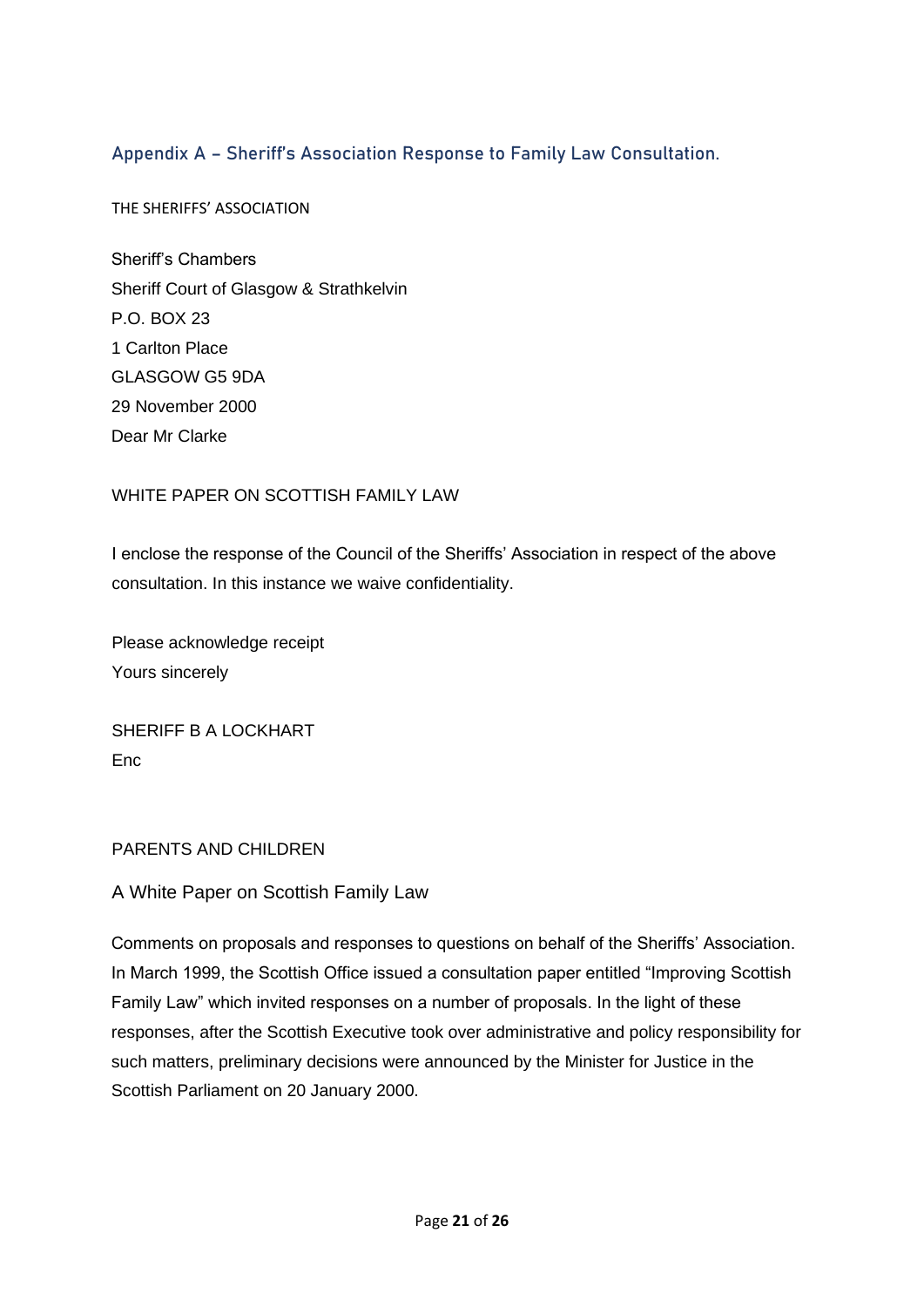The present White Paper on Scottish Family Law now invites comments on the 16 proposals and responses to the four questions there set out. What follows represents the views of the Council of the Sheriffs' Association.

#### **Chapter 1 - Introduction**

Amongst the Principles upon which the Executive indicate Scottish Family Law should be based is: "No divorce should be granted until appropriate arrangements have been made for the children of the marriage". Since the passing of the Children (Scotland) Act 1995 courts have had power to make orders *ex proprio motu* and the terms of Section 12 indicate that it is only in exceptional circumstances that a divorce should be delayed to enable a Sheriff to be satisfied about the child's welfare. The Sheriff Court Rules no longer require a court to deal with arrangements for children before granting a divorce and paras 10.1 — 10.3 of the present Paper recognise the current state of the law. It is presumed that no change of emphasis or policy is intended by the inclusion of this as a "Principle".

# **Chapter 2 - Parental Responsibilities and Rights**

#### **Proposal 1**

In the original Consultation Paper, we were opposed to any change in the law on parental responsibilities and rights of unmarried fathers for the reasons which we set out. We note that our view has not been accepted, although we find it surprising that this proposal, with the potential which it has for disturbing the lives of mothers in vulnerable situations and of jeopardising the welfare of their children, should be made at a time when there is increasing concern about domestic violence, now said to be at a level perhaps as much as twice as high as that in England. and should be made before the recommendations of the Scottish Partnership on Domestic Abuse are known. If, as the Paper suggests, families in Scotland already operate on an assumption that fathers who register the birth of a child jointly with the mother have parental rights and responsibilities - and apparently operate satisfactorily on that basis - a change in the law will effect a practical difference only in controversial and potentially unmeritorious cases. We consider that such cases are better left to be regulated by the courts upon an application by the father. The position of the mother and children would thereby be secured until a judicial decision was made.

We remain of the view that attendance by a father to register jointly the birth with the mother demonstrates only a commitment at that very early point in time, and is far from necessarily demonstrating the continuing commitment upon which the proposal to extend parental rights is predicated. We consider that it could also put the mother at a disadvantage if the rights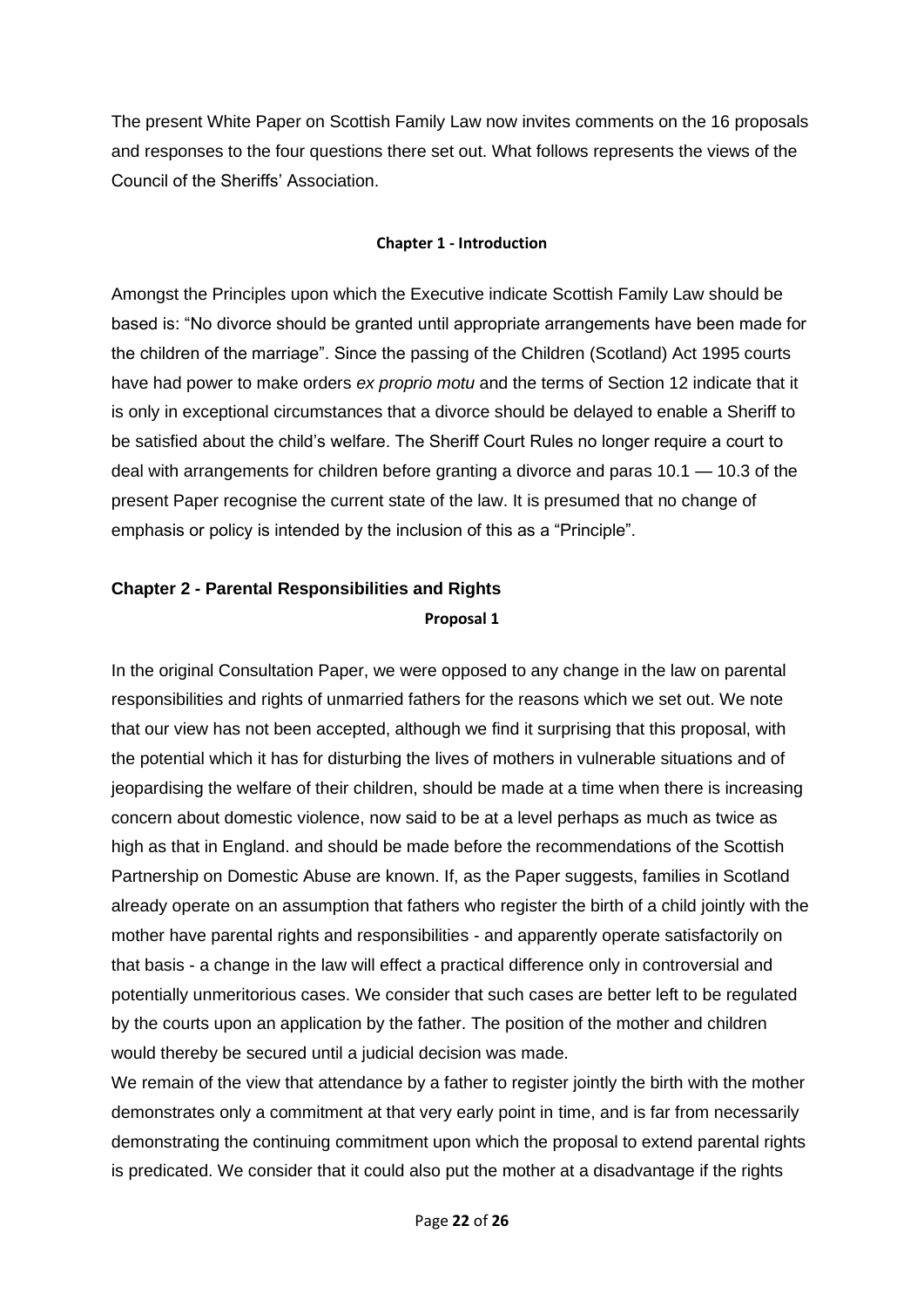were to be asserted after a long interval in which there had been no indication of interest in or acknowledgement of responsibility for the child.

As an Association we remain opposed to any change in the law on parental rights and responsibilities of unmarried fathers. However a number of Sheriffs consider that as the best interests of a child are the paramount consideration, both parents should be presumed to have full and equal responsibilities for their child unless a court rules otherwise. They contend that the mere securing of an official document confirming parenthood should not *per se* create additional rights and responsibilities which would not exist in the absence of such documentation. They also believe that the preclusion of a father (once that has been established) from his parental rights on this basis might breach his human rights to family life.

As to question 1, we are totally opposed to the "retrospective" option. The arguments against that option are, we consider, well stated in paragraph 2.18 of the Paper. We cannot usefully add to them.

#### **Proposal 2**

In our original response, we favoured in principle the proposal for agreements by which stepparents might acquire parental responsibilities and rights although we noted a reservation about possible difficulties inherent in a situation unregulated by the court in which three people enjoy full parental responsibilities and rights. We consider that that situation carries a risk of giving rise to difficulties and of being confusing for the child. Moreover, the extensive discussion which certain aspects of the proposal receive in the current Paper prompts questions of whether the whole proposal, even if good in principle, may be bad in practice. The views of the child seem to us to be particularly important in this connection. That parents, perhaps ignorant of section 6 of the Children Act 1995, may not take appropriate account of the views of a child even in relation to an important decision, may be one of the misfortunes of life which children have to endure; but on an issue of fundamental change as significant as the acquisition of parental responsibilities and rights by a third party, we believe that there should be some guarantee that the views of the child were taken into account. Whatever the difficulties of ascertaining the views of a child in a judicial process, that process, or at least some equivalent formal process, would be the only way of providing such a guarantee. There are also the added problems, discussed in the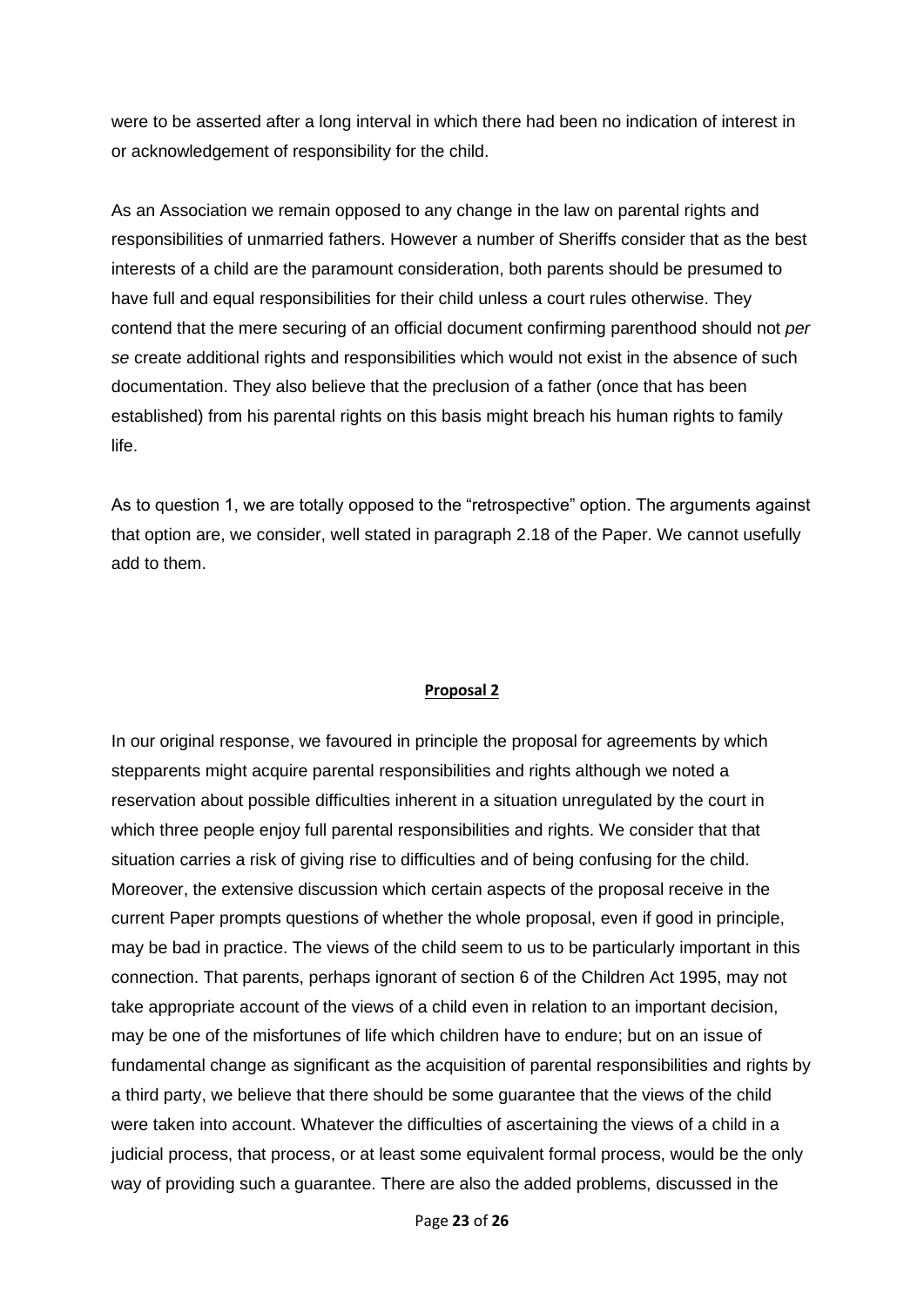Paper, where only one birth parent has parental responsibilities and rights and where questions of termination of an agreement arise. As the Paper says, the area is complex. While it may be unfortunate that step-parents have to go to court in order to acquire parental responsibilities and rights when all parties including the children are agreed, we believe that the difficulties inherent in changing the law may outweigh the advantages. Accordingly, on reflection, we would strongly recommend. leaving the law in its present state. In particular, as regards paragraph 2.33, we do not favour opening the procedure to cohabitants. So far as question 2 is concerned, if the law is to be changed, it seems illogical to us to allow acquisition of parental responsibilities and rights by agreement where there are two birth parents having those responsibilities and rights but not to allow it where there is only one. However, we are impressed by the objections raised in the Paper (particularly in paragraph 2.34) and we would therefore answer question 2 in the negative. We would therefore consider that Step-parents' Agreements should not be available to the spouse of someone who has sole parental responsibilities and rights.

So far as question 3 is concerned, we would answer it in the affirmative since we are of the view that a Step-parent's Agreement should be able to be terminated only by a court. We consider that the arguments for this set out in paragraphs 2.38 and 2.39 are persuasive and should be followed.

#### **Chapter 3 — Domestic Abuse**

#### **Proposals 3 to 7**

In the light of what is proposed in the Paper, we would only observe that, although we expressed the view that there were difficulties - which might in part be described as difficulties of definition — in giving legal recognition to cohabitation for the purpose of certain legal effects in relation to property, we did not voice any concern about the definition of cohabitation for the purposes of interdict. We consider that that reflects the practical reality. Faced with an application by a person claiming to be a cohabitant for protection by way of interdict against violence or molestation, if there was any indication of "living together", we do not consider that the definition of cohabitation would prove difficult. However, while that is true of current or recent cohabitation, there may be rather more difficulty in the case of former cohabitants where a significant period of time has elapsed between the cessation of cohabitation and the events giving rise to the application for interdict. We believe that that difficulty would be avoided if interdicts with a power of arrest were available in all cases of violence or molestation. That would have the advantage of extending the protection which may be needed irrespective of the relationship. That is an option which the Executive seems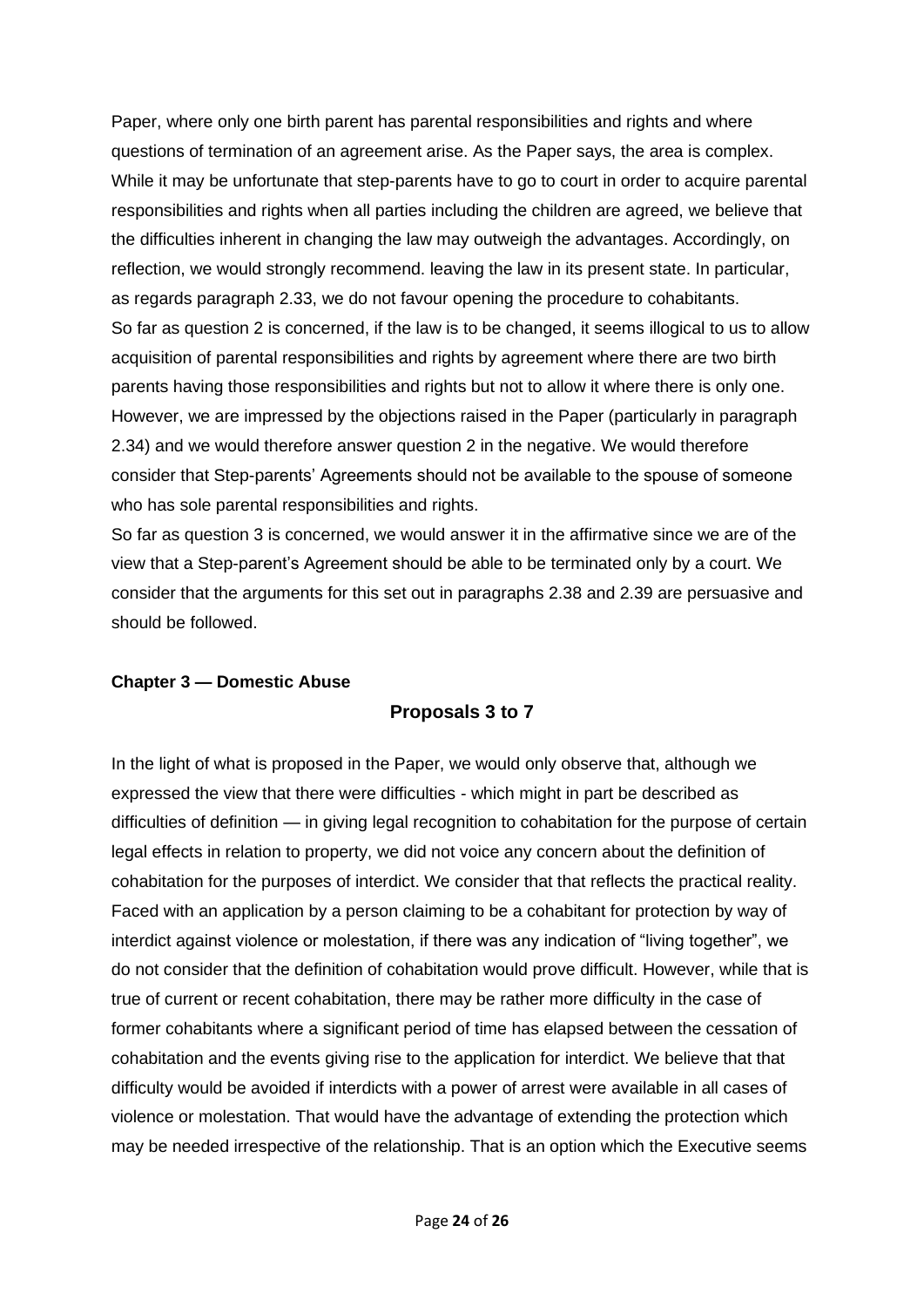not to have considered and which, while we did not suggest it originally, we consider may have merit.

We would urge that, when consideration is being given to the recommendations of the Scottish Partnership on Domestic Abuse and any other debates of the Justice and Home Affairs Committee of the Scottish Parliament, there is kept in mind any overlapping provisions offering protection to those who have been abused. There is a need above all for existing remedies and those set out in chapter 3 of the Paper to be rationalised and made as straightforward as possible - as well as complying with and safeguarding the human rights of all concerned.

#### **Chapter 4 — Divorce**

#### **Proposal 8 and Question 4**

We note that the views which we expressed in our response to the initial Consultation on divorce have not been accepted.

As to question 4 in the present Paper, the majority of the Council have no strong view on whether or not adultery should remain a separate ground for establishing irretrievable breakdown or should merely be regarded as an aspect of intolerable behaviour. They are therefore inclined to answer question 4 in the affirmative which would result in the fault grounds of adultery and unreasonable behaviour being merged into a single fault ground. If divorce is to be available with consent after separation for one year and even without consent after two years, the advantages of retaining any fault ground at all must, in our view, be marginal. A minority take the view that adultery should remain a separate ground of divorce.

**Chapter 5 — Supporting Families in Transition Proposals 9 and 10**

We have no comments to offer on these proposals.

**Chapter 6 — Tidying Up the Law on Marriage**

**Proposal 11**

We have no comments to offer on this proposal.

# **Chapter 7 — Financial Provision for Cohabitants Proposals 12 to 15**